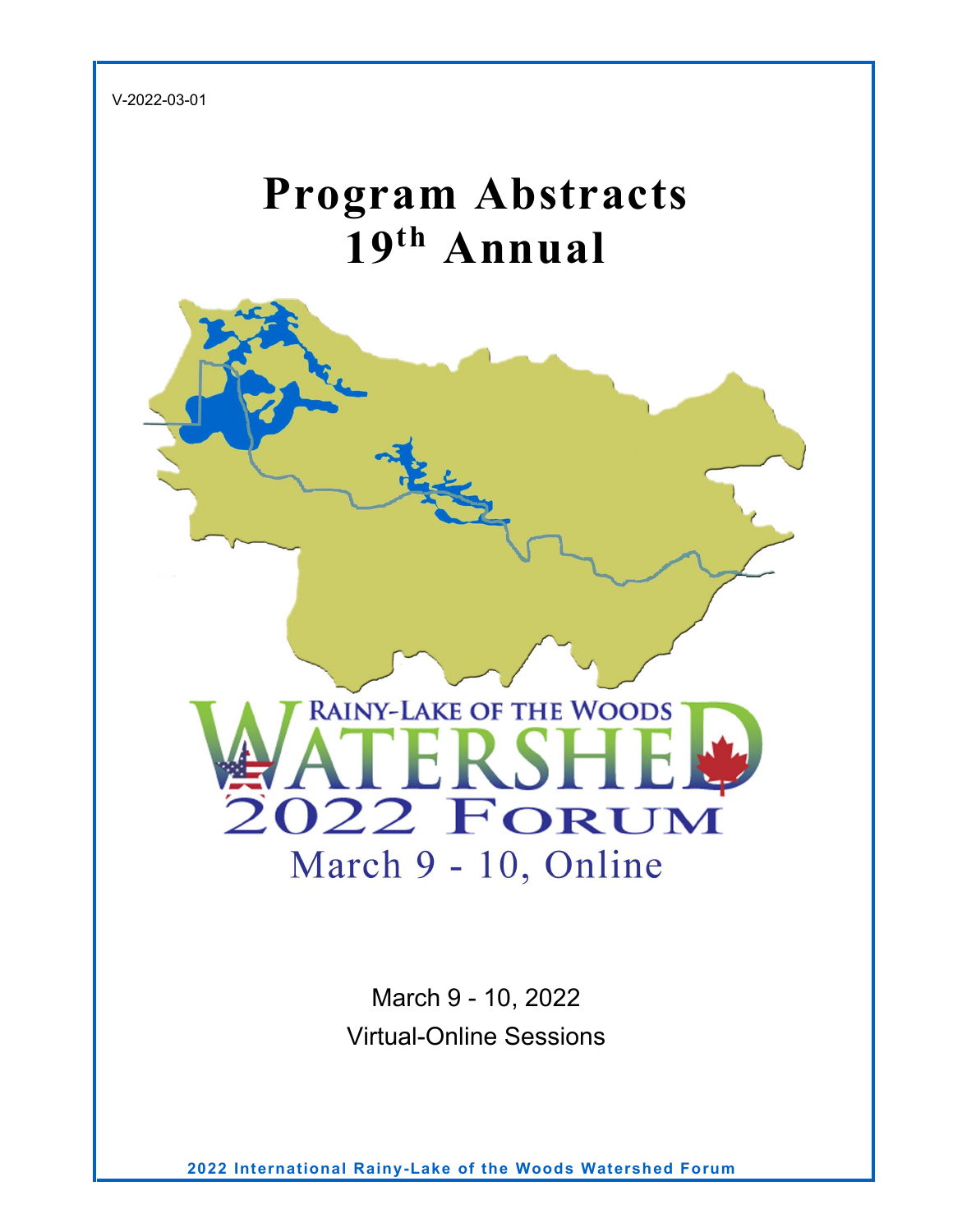V-2022-03-01

### <span id="page-1-0"></span>**Forum Partners – Sponsors**

The organizing committee thanks our 2022 sponsors for assisting with the 19th annual International Rainy-Lake of the Woods Watershed Forum. This event would not be possible without them:



- $\triangleright$  Lake of the Woods Water Sustainability Foundation
- $\triangleright$  St. Cloud State University
- Grand Council Treaty #3
- $\triangleright$  International Joint Commission
- Voyageurs National Park National Parks Service
- Consulate General of Canada Minneapolis, Global Affairs Canada
- > Minnesota Pollution Control Agency
- Lake of the Woods District Stewardship Association
- Environment and Climate Change Canada / Environnement et Changement climatique Canada
- $\triangleright$  Rainy River Community College
- **▶ Dorset Environment Sciences Centre**
- $\triangleright$  Rainy Lake Conservancy
- ▶ Rainy Lake Property Owners Association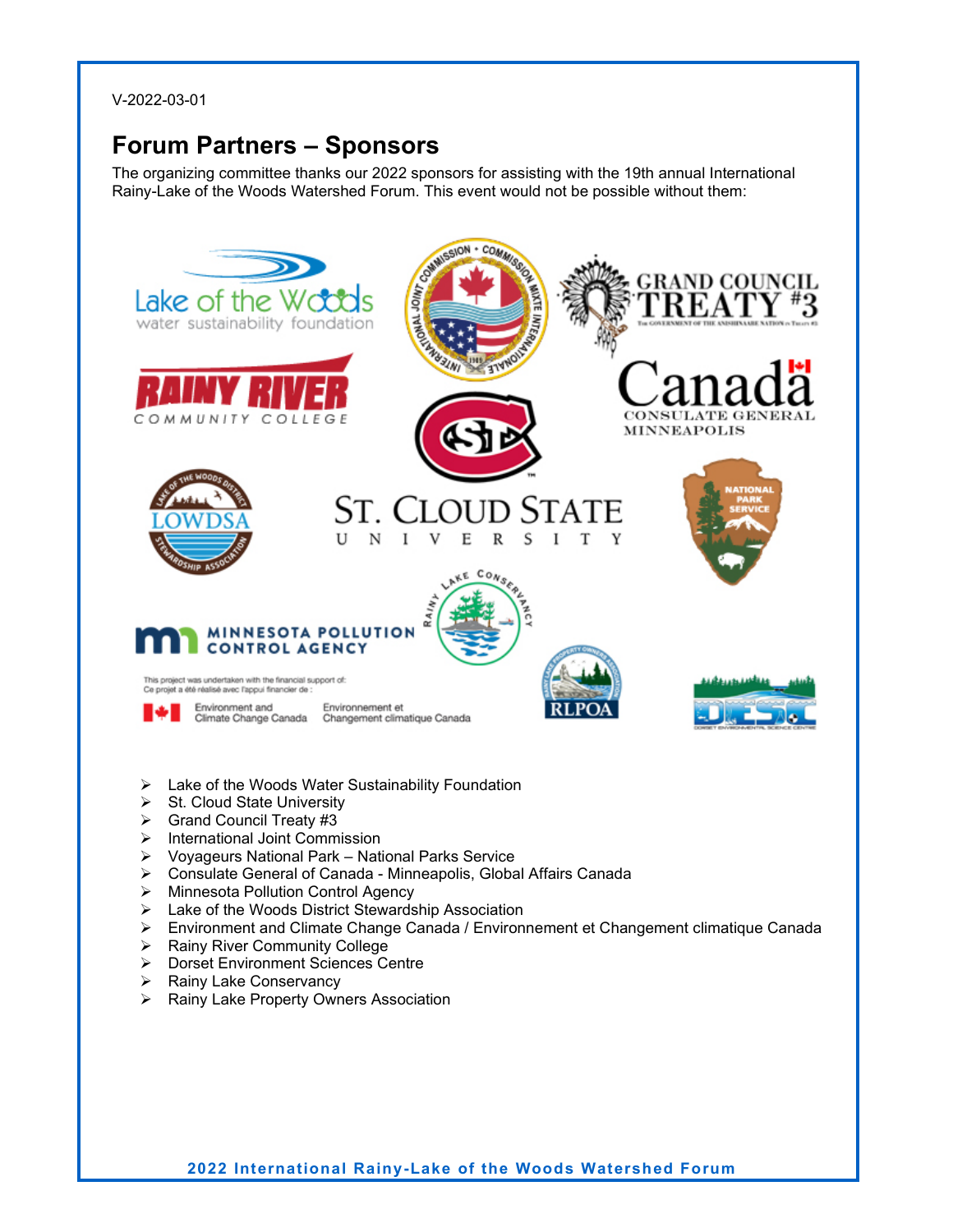| Plenary Keynote: Legal personhood, indigenous governance and relation to water 1<br>Aimée Craft                                                                                                                                                                                                                                                                                                               |     |
|---------------------------------------------------------------------------------------------------------------------------------------------------------------------------------------------------------------------------------------------------------------------------------------------------------------------------------------------------------------------------------------------------------------|-----|
| <b>Hailey Krolyk</b>                                                                                                                                                                                                                                                                                                                                                                                          |     |
| Michael Goffin* and Col. Karl Jansen, Board Co-Chairs                                                                                                                                                                                                                                                                                                                                                         |     |
| Partnerships to manage the Red Lake Nation's and Minnesota's largest lakes4<br>David Burge <sup>1,3*</sup> , Shane Bowe <sup>2</sup> , Kayla Bowe <sup>2</sup> , Jesse Anderson <sup>5</sup> , Cary Hernandez <sup>4</sup> , Adam<br>Heathcote <sup>1</sup> , Mark Edlund <sup>1</sup>                                                                                                                        |     |
|                                                                                                                                                                                                                                                                                                                                                                                                               |     |
| Bev Clark <sup>1*</sup> , Lucas King <sup>2*</sup> , Todd Sellers <sup>3</sup> (Eds)                                                                                                                                                                                                                                                                                                                          |     |
| Scott N. Higgins <sup>1*</sup> , Joost Van der Sanden <sup>2</sup> , Cyndy Desjardins <sup>1</sup> , Hugo Drouin <sup>2</sup> , Kathleen<br>Rühland <sup>3</sup> , and Clare Nelligan <sup>4</sup>                                                                                                                                                                                                            |     |
| An Examination of Total Phosphorus Variability in Lake of the Woods 7<br>Bev Clark <sup>1*</sup> , T. Sellers <sup>2</sup> , T. Mosindy <sup>3</sup>                                                                                                                                                                                                                                                          |     |
| ECCC Water Quality Monitoring in the Rainy River / Lake of the Woods Watershed 8<br>Diana Fred                                                                                                                                                                                                                                                                                                                |     |
|                                                                                                                                                                                                                                                                                                                                                                                                               |     |
|                                                                                                                                                                                                                                                                                                                                                                                                               |     |
| Erosion in the Little Fork River - accounting for near-channel and watershed sources of<br>sediment and sediment-bound phosphorus using sediment budget and fingerprinting<br>methods                                                                                                                                                                                                                         | . 9 |
| Anna Baker <sup>1*</sup> , Faith Fitzpatrick <sup>2</sup> , Mike Kennedy <sup>3</sup> , Sam Soderman <sup>4</sup> , Phil Norvitch <sup>5</sup> , Andy<br>Kasun <sup>6</sup> , Karen Gran <sup>6</sup> , Jesse Anderson <sup>3</sup> , Kevin Stroom <sup>3</sup>                                                                                                                                               |     |
| Proposed Study of Rainy River sediment-bound phosphorus as a potential driver of<br>Anna Baker <sup>1*</sup> , Adam Heathcote <sup>2</sup> , Mark Edlund <sup>2</sup> , Faith Fitzpatrick <sup>3</sup> , Mike Kennedy <sup>4</sup> , Jesse<br>Anderson <sup>4</sup> , Kevin Stroom <sup>4</sup> , Sam Soderman <sup>5</sup> , Phil Norvitch <sup>6</sup> , Mike Hirst <sup>7</sup> , Paul Reneau <sup>3</sup> |     |
| Phosphorus in atmospheric deposition - importance for lake vs. watershed budgets11<br>M. Catherine Eimers <sup>1*</sup> , Shaun A. Watmough <sup>1</sup> , Andrew J. Williams <sup>1</sup> and Michael J. Paterson <sup>2</sup>                                                                                                                                                                               |     |
|                                                                                                                                                                                                                                                                                                                                                                                                               |     |
|                                                                                                                                                                                                                                                                                                                                                                                                               |     |
| Nitrogen fixation may offset nitrogen demands in Lake of the Woods cHABs 12<br>Kaela E. Natwora <sup>1*</sup> , Cody S. Sheik <sup>1</sup> , Adam Heathcote <sup>2</sup> , and Mark Edlund <sup>2</sup>                                                                                                                                                                                                       |     |
| Mike Kennedy, Lindsey Krumrie, Amy Mustonen                                                                                                                                                                                                                                                                                                                                                                   |     |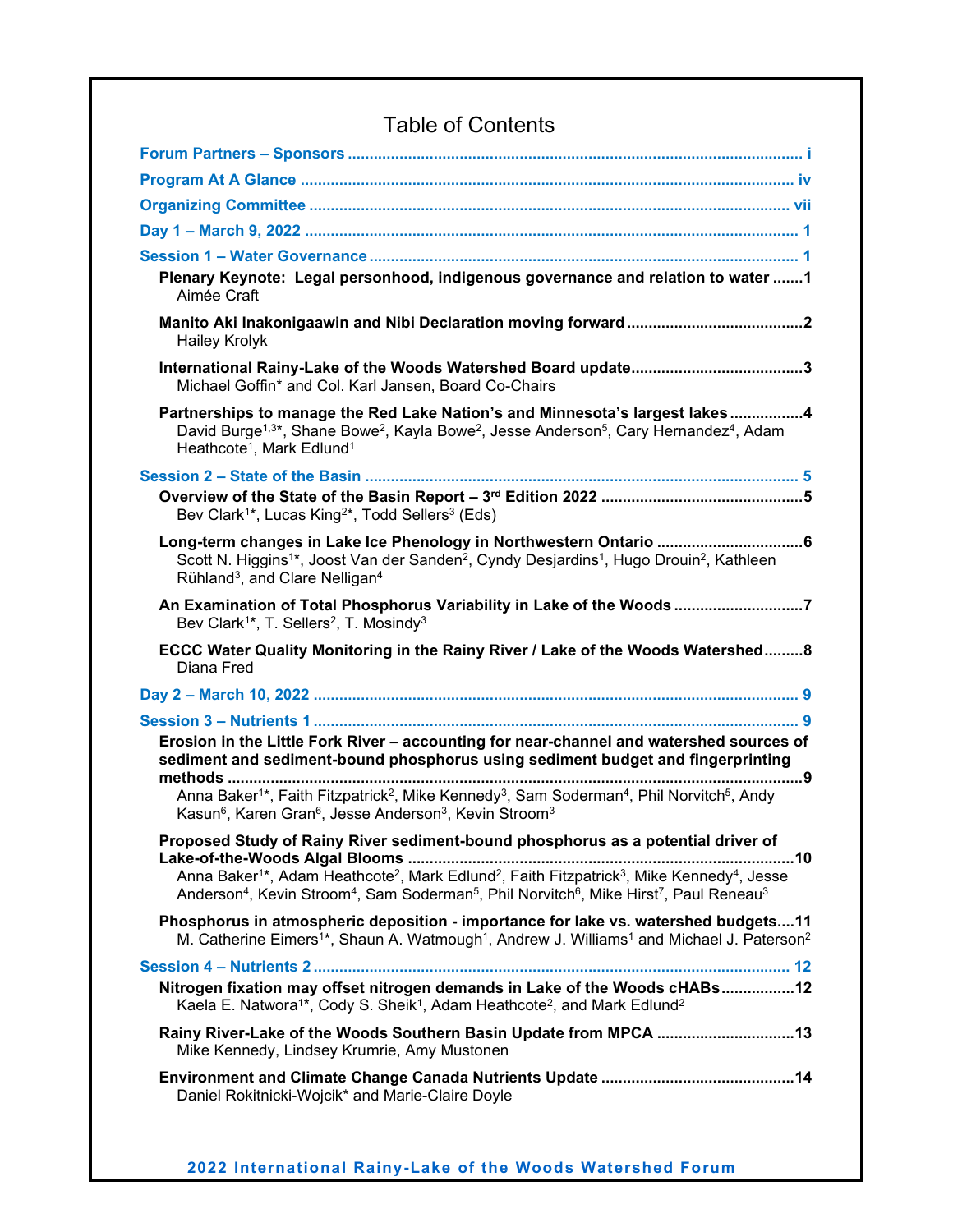| Detachment, Dispersal, and Destinations of Floating Cattail Mats in Large Lake                                                                                                                                                                                                              |
|---------------------------------------------------------------------------------------------------------------------------------------------------------------------------------------------------------------------------------------------------------------------------------------------|
| Steven K. Windels <sup>1*</sup> , Bryce T. Olson, Reid T. Plumb, Jerry Warmbold                                                                                                                                                                                                             |
| Treaty #3 Winnipeg River Drainage Basin Flood Vulnerability Study  16<br><b>Liam Kent</b>                                                                                                                                                                                                   |
| Characteristics and Importance of the Lower Winnipeg River Basin 17<br>Madeline Stanley <sup>1*</sup> , Marina Puzyreva <sup>1*</sup> , Jeff Simpson <sup>2</sup> , Dimple Roy <sup>1</sup>                                                                                                 |
| Effects of microplastics on Yellow Perch (Perca flavescens) metabolic rates 18<br>Cody V. Veneruzzo <sup>1*</sup> , K. Bucci <sup>2</sup> , D. Langenfeld <sup>3,5</sup> , R. McNamee <sup>4</sup> , L.D. Hayhurst <sup>5</sup> , L.E.<br>Hrenchuk <sup>5</sup> , M.D.Rennie <sup>1,5</sup> |
| Raeshawn Parsons                                                                                                                                                                                                                                                                            |
| Early Detection of Aquatic Invasive Species Using eDNA Methods in Minnesota Lakes 20<br>Anna Totsch*, Josh Dumke, Adelle Keppers, Chan Lan Chun                                                                                                                                             |
| Evaluating the impacts of Bythotrephes on the growth of young-of-year walleye and<br>Danielle Gartshore* and Michael Rennie                                                                                                                                                                 |
| Restoring hybrid cattail infested wetlands in Voyageurs National Park: What have we                                                                                                                                                                                                         |
| Reid T. Plumb <sup>1*</sup> , Jerry Warmbold <sup>1</sup> , Steve K. Windels <sup>1</sup> , Bryce T. Olson <sup>2</sup>                                                                                                                                                                     |
| Aquatic Vertebrate By-Catch at the IISD-ELA: Historical distribution and trends23<br>Lauren D. Hayhurst, Chandra M.C. Rodgers, Sandra M. Chalanchuk, Douglas J. Allan,<br>Stephen J. Hecnar, Michael D. Rennie                                                                              |
| Emerging Technologies for Monitoring Nutrients, Algae, and Water Quality 24<br>Andrea Zappe                                                                                                                                                                                                 |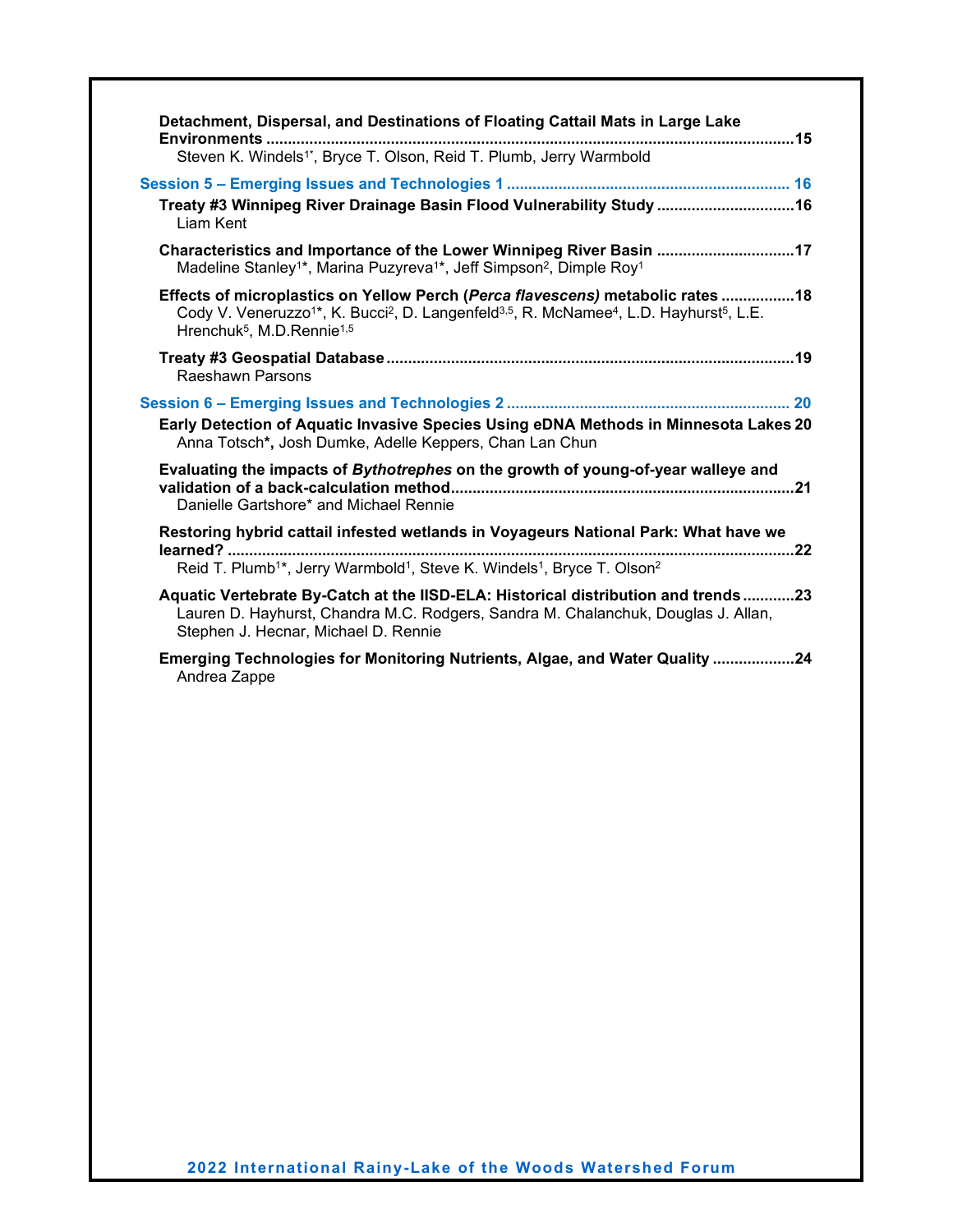## **Program At A Glance**

<span id="page-4-0"></span>

|       | <b>DAY 1 - MARCH 9</b> |                                                                                                                                                                                       |  |  |
|-------|------------------------|---------------------------------------------------------------------------------------------------------------------------------------------------------------------------------------|--|--|
|       |                        |                                                                                                                                                                                       |  |  |
|       |                        | Session 1 - Water Governance (Moderator: Lucas King)                                                                                                                                  |  |  |
| 12:40 | 0:38                   | Plenary Keynote: Legal personhood, indigenous governance and relation to water (Incl. Q/A period)<br>Aimée Craft, University of Ottawa Research Chair Nibi miinawaa aki inaakonigewin |  |  |
| 13:20 | 0:18                   | Manito Aki Inakonigaawin (MAI) and Nibi Declaration moving forward<br>Hailey Krolyk, Grand Council Treaty #3                                                                          |  |  |
| 13:40 | 0:18                   | International Rainy-Lake of the Woods Watershed Board update<br>Michael Goffin and Col. Karl Jansen, Board Co-Chairs                                                                  |  |  |
| 14:00 | 0:18                   | Partnerships to manage the Red Lake Nation's and Minnesota's largest lakes<br>David Burge, S. Bowe, K. Bowe, J. Anderson, C. Hernandez, A. Heathcote, M. Edlund                       |  |  |
| 14:20 | 0:18                   | Q&A with session presenters<br><b>ALL</b>                                                                                                                                             |  |  |
| 14:40 | 0:20                   | <b>Break</b>                                                                                                                                                                          |  |  |
|       |                        | Session 2 - State of the Basin (Moderator: Todd Sellers)                                                                                                                              |  |  |
| 15:00 | 0:38                   | Overview of the State of the Basin Report - 3rd Edition 2022 (Incl. Q/A period)<br>Bev Clark, Lucas King, Todd Sellers (Eds)                                                          |  |  |
| 15:40 | 0:18                   | Long-term changes in Lake Ice Phenology in Northwestern Ontario<br>Scott Higgins, J. Van der Sanden, C. Desjardins, H. Drouin, K. Rühland, and C. Nelligan                            |  |  |
| 16:00 | 0:18                   | An Examination of Total Phosphorus Variability in Lake of the Woods<br>Bev Clark, T. Sellers, T. Mosindy                                                                              |  |  |
| 16:20 | 0:18                   | ECCC Water Quality Monitoring in the Rainy River/Lake of the Woods Watershed<br><b>Diana Fred</b>                                                                                     |  |  |
| 16:40 | 0:18                   | Q&A with session presenters<br><b>ALL</b>                                                                                                                                             |  |  |
|       |                        |                                                                                                                                                                                       |  |  |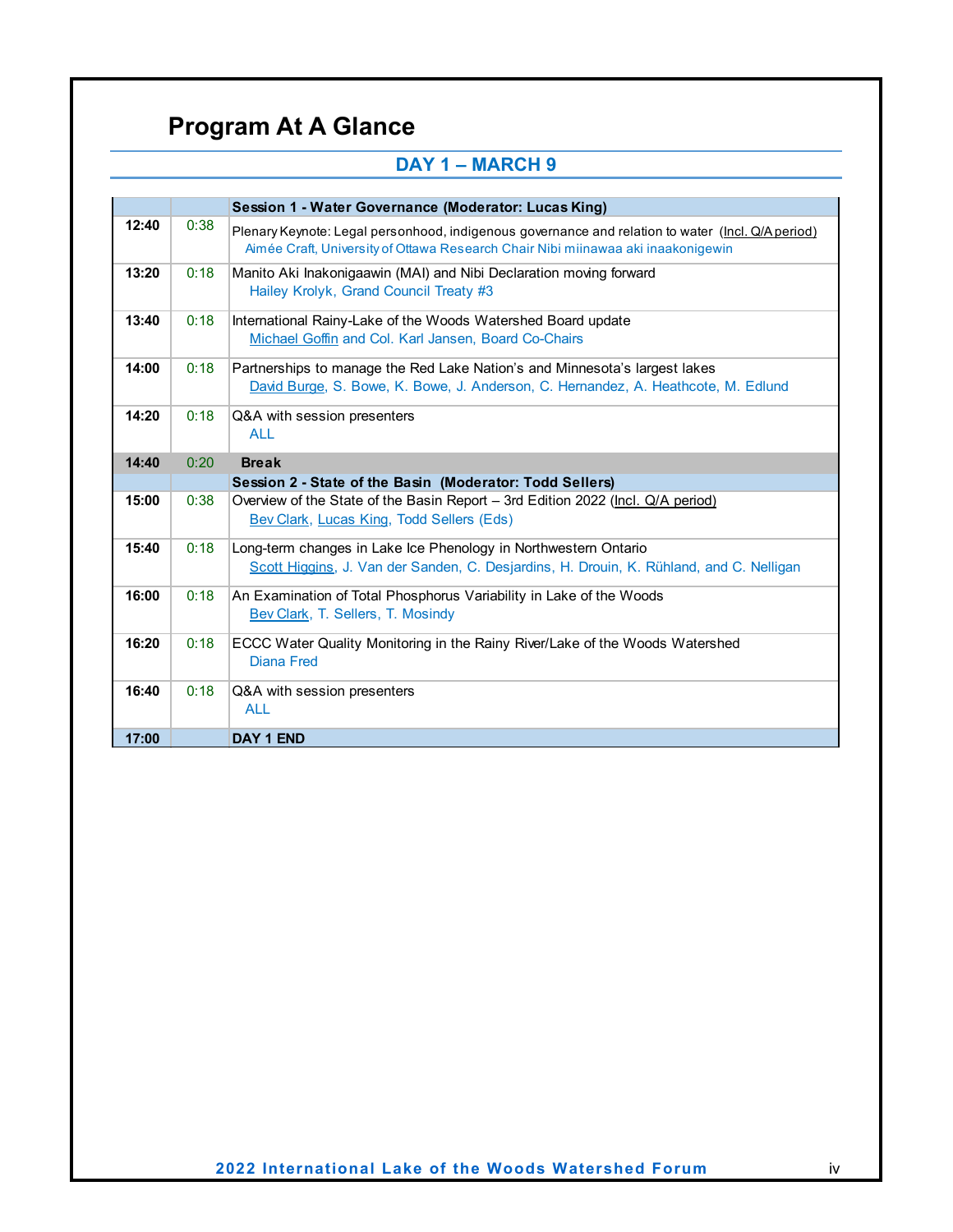### **DAY 2 – MARCH 10**

|       |                          | DAY 2 - MARCH 10                                                                                                                                                                                                                                                                                     |  |  |  |  |
|-------|--------------------------|------------------------------------------------------------------------------------------------------------------------------------------------------------------------------------------------------------------------------------------------------------------------------------------------------|--|--|--|--|
|       | <b>Central Time Zone</b> |                                                                                                                                                                                                                                                                                                      |  |  |  |  |
| Start | Length                   |                                                                                                                                                                                                                                                                                                      |  |  |  |  |
| 8:15  | 0:15                     | Zoom session open for pre-logon - please logon before 08:30                                                                                                                                                                                                                                          |  |  |  |  |
| 8:30  | 0:10                     | Day 2 Welcome and Introductions                                                                                                                                                                                                                                                                      |  |  |  |  |
|       |                          | Session 3 - Nutrients 1 (Moderator: Jesse Anderson)                                                                                                                                                                                                                                                  |  |  |  |  |
| 8:40  | 0:18                     | Erosion in the Little Fork River - accounting for near-channel and watershed sources of<br>sediment and sediment-bound phosphorus using sediment budget and fingerprinting methods<br>Anna Baker, F. Fitzpatrick, M. Kennedy, S. Soderman, P. Norvitch, A. Kasun, K. Gran,<br>J. Anderson, K. Stroom |  |  |  |  |
| 9:00  | 0:18                     | Proposed Study of Rainy River sediment-bound phosphorus as a potential driver of<br>Lake-of-the-Woods Algal Blooms<br>Anna Baker, A. Heathcote, M. Edlund, F. Fitzpatrick, M. Kennedy, J. Anderson, K. Stroom,<br>S. Soderman, P. Norvitch, M. Hirst, P. Reneau                                      |  |  |  |  |
| 9:20  | 0:18                     | Phosphorus in atmospheric deposition - importance for lake vs. watershed budgets<br>M. Catherine Eimers, Shaun A. Watmough, Andrew J. Williams and Michael J. Paterson                                                                                                                               |  |  |  |  |
| 9:40  | 0:18                     | Nitrogen fixation may offset nitrogen demands in Lake of the Woods cHABs<br>Kaela E. Natwora, Cody S. Sheik, Adam Heathcote, and Mark Edlund                                                                                                                                                         |  |  |  |  |
| 10:00 | 0:18                     | Q&A - With Nutrient 1 session presenters<br><b>ALL</b>                                                                                                                                                                                                                                               |  |  |  |  |
| 10:20 | 0:20                     | <b>Break</b>                                                                                                                                                                                                                                                                                         |  |  |  |  |
|       |                          | Session 4 - Nutrients 2 (Moderator: Kayla Bowe)                                                                                                                                                                                                                                                      |  |  |  |  |
| 10:40 | 0:18                     | Rainy River-Lake of the Woods Southern Basin Update from MPCA<br>Mike Kennedy, Lindsey Krumrie, Amy Mustonen                                                                                                                                                                                         |  |  |  |  |
| 11:00 | 0:18                     | Environment and Climate Change Canada Nutrients Update<br><b>Daniel Rokitnicki-Woicik</b>                                                                                                                                                                                                            |  |  |  |  |
| 11:20 | 0:18                     | Detachment, Dispersal, and Destinations of Floating Cattail Mats in Large Lake Environments<br>Steven K. Windels, Bryce T. Olson, Reid T. Plumb, Jerry Warmbold                                                                                                                                      |  |  |  |  |
| 11:40 | 0:18                     | Q&A - With Nutrient 2 session presenters<br><b>ALL</b>                                                                                                                                                                                                                                               |  |  |  |  |
| 12:00 | 0:50                     | <b>Virtual Lunch Break</b>                                                                                                                                                                                                                                                                           |  |  |  |  |

(Session 5 – Emerging Issues and Technologies 1 – starts at 13:10, see next page)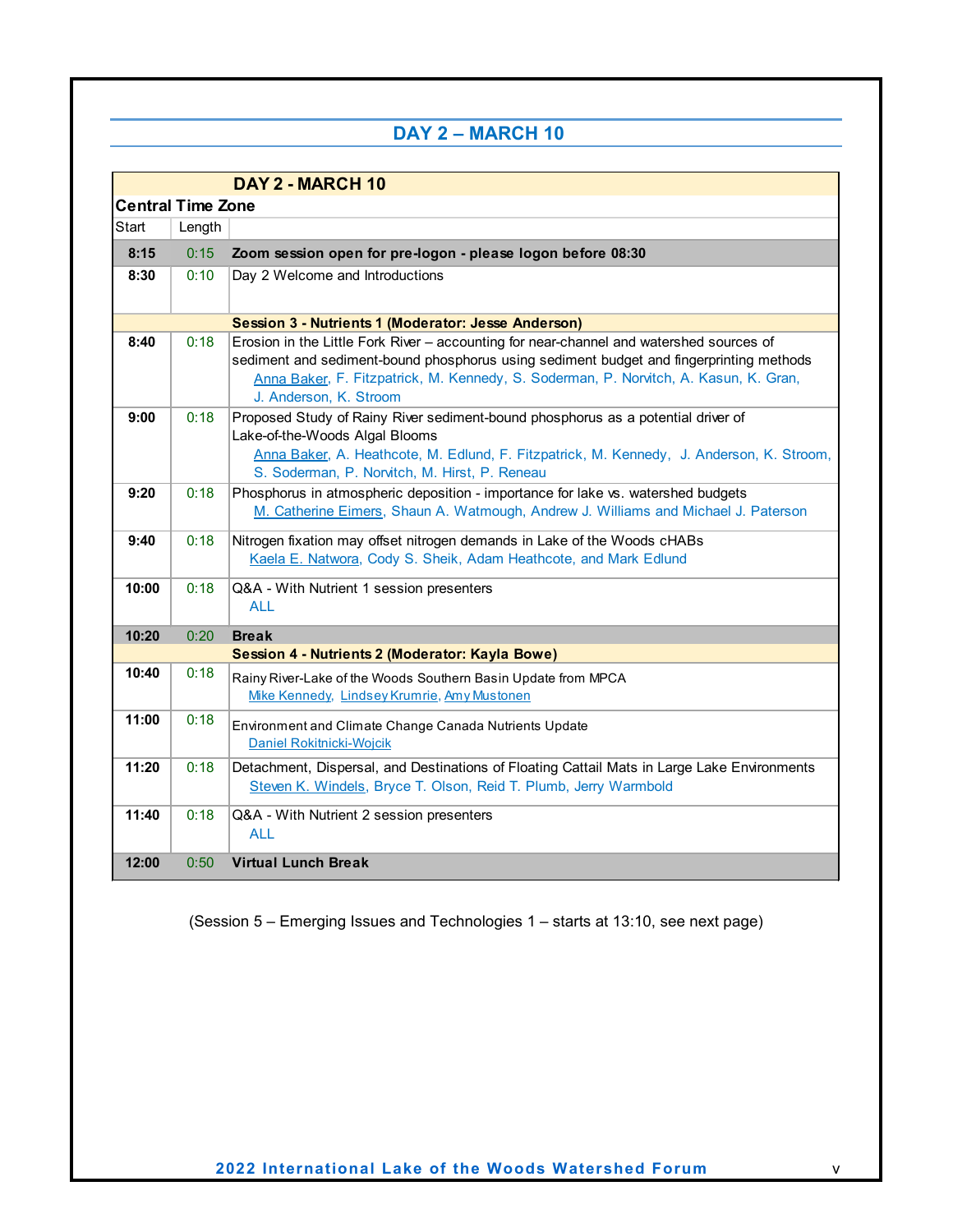|       |      | Session 5 - Emerging Issues and Technologies 1 (Moderator: Scott Higgins)                                                                                                        |
|-------|------|----------------------------------------------------------------------------------------------------------------------------------------------------------------------------------|
| 12:50 | 0:18 | Treaty#3 Winnipeg River Drainage Basin Flood Vulnerability Study<br><b>Liam Kent</b>                                                                                             |
| 13:10 | 0:18 | Characteristics and Importance of the Lower Winnipeg River Basin<br>Madeline Stanley, Marina Puzyreva, Jeff Simpson, Dimple Roy                                                  |
| 13:30 | 0:18 | Effects of microplastics on Yellow Perch (Perca flavescens) metabolic rates<br>Cody Veneruzzo, K. Bucci, D. Langenfeld, R, McNameem, L.D. Hayhurst,<br>L.E.Hrenchuk, M.D. Rennie |
| 13:50 | 0:18 | Treaty#3 Geospatial Database<br><b>Raeshawn Parsons</b>                                                                                                                          |
| 14:10 | 0:18 | Q&A - With session presenters<br><b>ALL</b>                                                                                                                                      |
| 14:30 | 0:20 | <b>Break</b>                                                                                                                                                                     |
|       |      | Session 6 - Emerging Issues and Technologies 2 (Ryan Maki)                                                                                                                       |
| 14:50 | 0:18 | Early Detection of Aquatic Invasive Species Using eDNA Methods in Minnesota Lakes<br>Anna Totsch, Josh Dumke, Adelle Keppers, Chan Lan Chun                                      |
| 15:10 | 0:18 | Evaluating the impacts of Bythotrephes on the growth of young-of-year walleye<br>and validation of a back-calculation method<br>Danielle Gartshore and Michael Rennie            |
| 15:30 | 0:18 | Restoring hybrid cattail infested wetlands in Voyageurs National Park: What have we learned?<br>Reid T. Plumb, Jerry Warmbold, Steve K. Windels, and Bryce T. Olson              |
| 15:50 | 0:18 | Aquatic Vertebrate By-Catch at the IISD-ELA: Historical distribution and trends<br>Lauren D. Hayhurst, C.M.C. Rodgers, S.M. Chalanchuk, D.J. Allan,<br>S. J. Hecnar, M.D. Rennie |
| 16:10 | 0:18 | Emerging Technologies for Monitoring Nutrients, Algae, and Water Quality<br>Andrea Zappe                                                                                         |
| 16:30 | 0:18 | Q&A - with session presenters<br><b>ALL</b>                                                                                                                                      |
| 16:50 | 0:05 | <b>Closing Remarks - Forum Ends 5:00 pm Central Time</b>                                                                                                                         |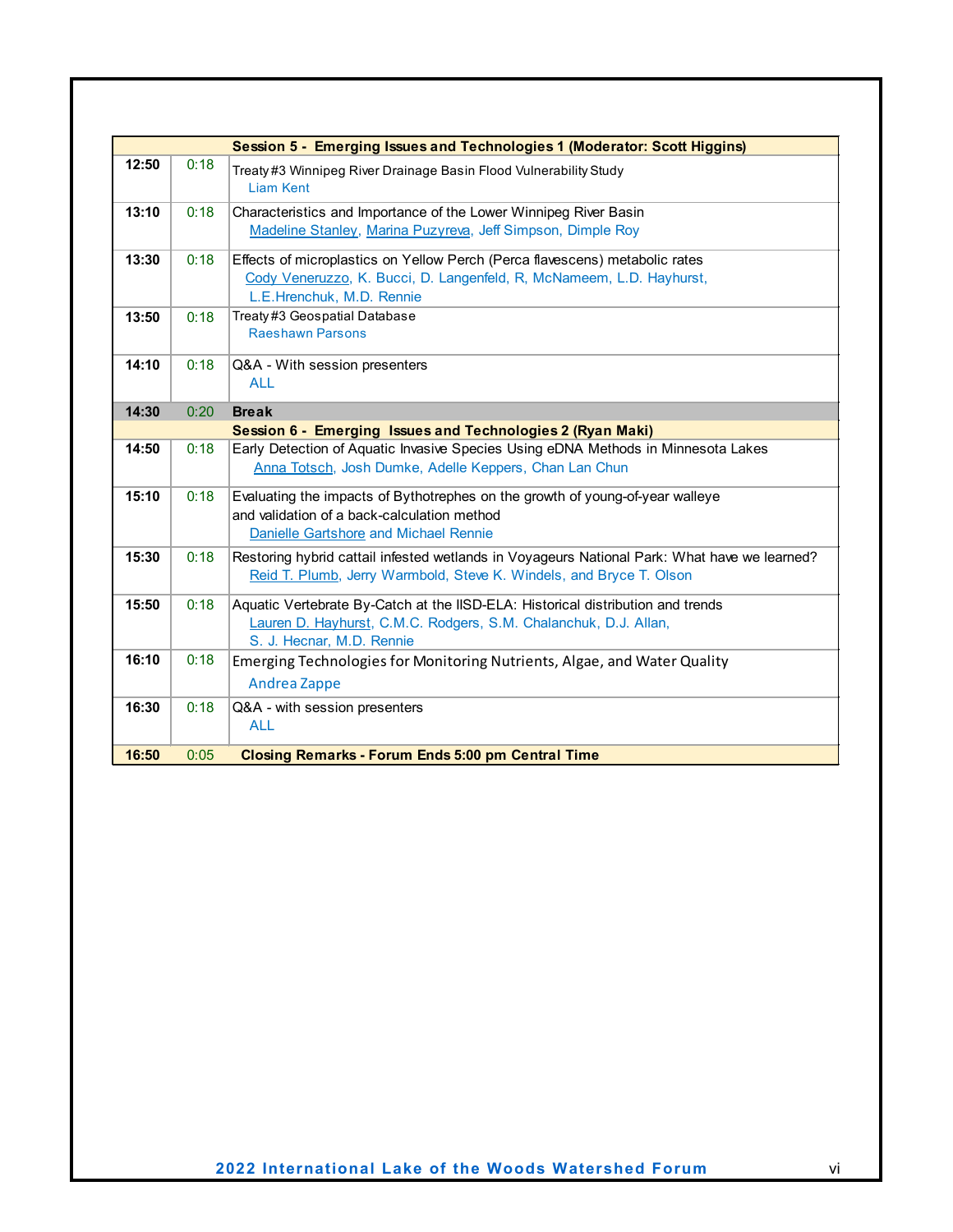### <span id="page-7-0"></span>**Organizing Committee**

#### **Todd Sellers**

Executive Director Lake of the Woods Water Sustainability Foundation P.O. Box 112 Kenora, ON P9N 3X1 Toll free 866-370-8891 tsellers@lowwsf.com

#### **Andrew Paterson**

Research Scientist Ontario Ministry of Environment, Conservation and Parks 1026 Bellwood Acres Rd., PO Box 39 Dorset, ON POA 1EO 705-766-2951 andrew.paterson@ontario.ca

#### **Jesse Anderson**

Minnesota Pollution Control Agency 525 Lake Avenue South Suite 400 Duluth, MN 55802 218-529-6218 jesse.anderson@state.mn.us

#### **Kelly Sjerven**

Biology Instructor Rainy River Community College 1501 Hwy 71, International Falls, MN 218-285-2218 ksjerven@rrcc.mnscu.edu

#### **Lucas King**

Territorial Planning Unit, Grand Council Treaty 3 807-548-4214 ext.203 water@treaty3.ca

#### **Kayla Bowe**

Water Resources Program 15761 High School Drive P.O. Box 279 Red Lake, MN 56671 218-679-1607 kayla.bowe@redlakenation.org

#### **Ryan Maki**

Aquatic Ecologist Voyageurs National Park 360 Highway 11 East, International Falls, MN 56649 763-783-3112 ryan\_maki@nps.gov

#### **Diana Fred**

Environmental Scientist Environment and Climate Change Canada 150 Main Street, Winnipeg, MB R3C 4W2 204-983-1944 [diana.fred@ec.gc.ca](mailto:diana.fred@ec.gc.ca)

#### **Matthew Julius**

St. Cloud State University Department of Biological Sciences WSB-225, 720 Fourth Avenue South St. Cloud, MN 56301-4498 320-308-6684 mljulius@stcloudstate.edu

#### **Kelli Saunders**

International Watershed Coordinator Lake of the Woods Water Sustainability Foundation P.O. Box 112 Kenora, ON P9N 3X1 807-548-8002 ksaunders@lowwsf.com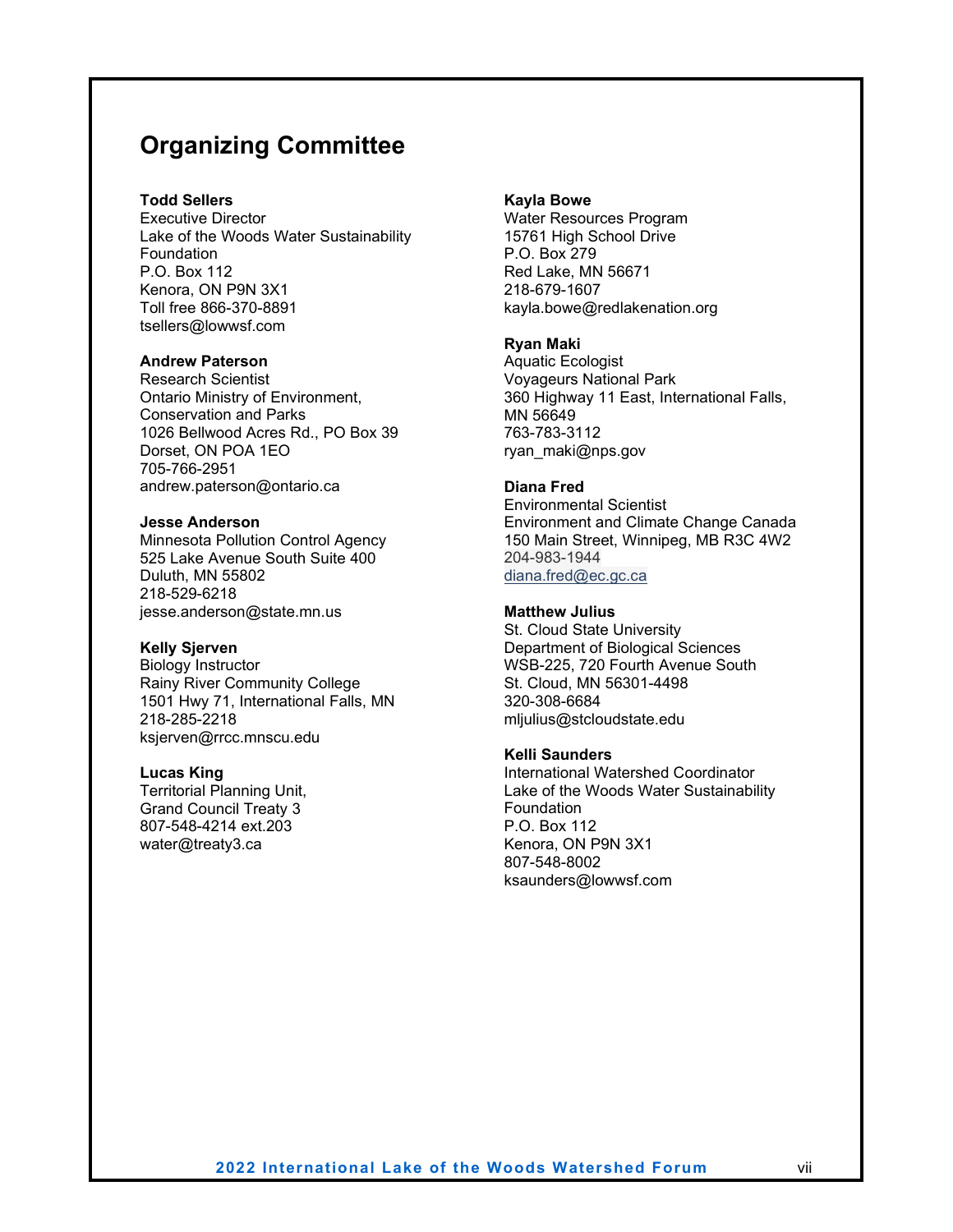### **Day 1 – March 9, 2022**

### <span id="page-8-1"></span><span id="page-8-0"></span>**Session 1 – Water Governance**

<span id="page-8-3"></span><span id="page-8-2"></span>**Plenary Keynote: Legal personhood, indigenous governance and relation to water** Aimée Craft

University of Ottawa Research Chair Nibi miinawaa aki inaakonigewin: Indigenous governance in relationship with land and water

#### **Brief Bio**



Aimée Craft is an award-winning teacher and researcher, recognized internationally as a leader in the area of Indigenous laws, treaties and water. She holds a University Research Chair Nibi miinawaa aki inaakonigewin: Indigenous governance in relationship with land and water.

An Associate Professor at the Faculty of Common law, University of Ottawa and an Indigenous (Anishinaabe-Métis) lawyer from Treaty 1 territory in Manitoba, she is the former Director of Research at the National Inquiry into Missing and Murdered Indigenous Women and Girls and the founding Director of Research at the National Centre for Truth and Reconciliation. She practiced at the Public Interest Law Centre for over a decade and in 2016 she was voted one of the top 25 most influential lawyers in Canada. In 2021 she was awarded the prestigious Canadian Bar Association President's Award.

Prof. Craft prioritizes Indigenous-lead and interdisciplinary research, including through visual arts and film, co-leads a series of major research grants on Decolonizing Water Governance and works with many Indigenous nations and communities on Indigenous relationships with and responsibilities to nibi (water). She plays an active role in international collaborations relating to transformative memory in colonial contexts and relating to the reclamation of Indigenous birthing practices as expressions of territorial sovereignty.

*Breathing Life Into the Stone Fort Treaty*, her award-winning book, focuses on understanding and interpreting treaties from an Anishinaabe inaakonigewin (legal) perspective. *Treaty Words*, her critically acclaimed children's book, explains treaty philosophy and relationships.

She is past chair of the Aboriginal Law Section of the Canadian Bar Association and a current member of the Speaker's Bureau of the Treaty Relations Commission of Manitoba.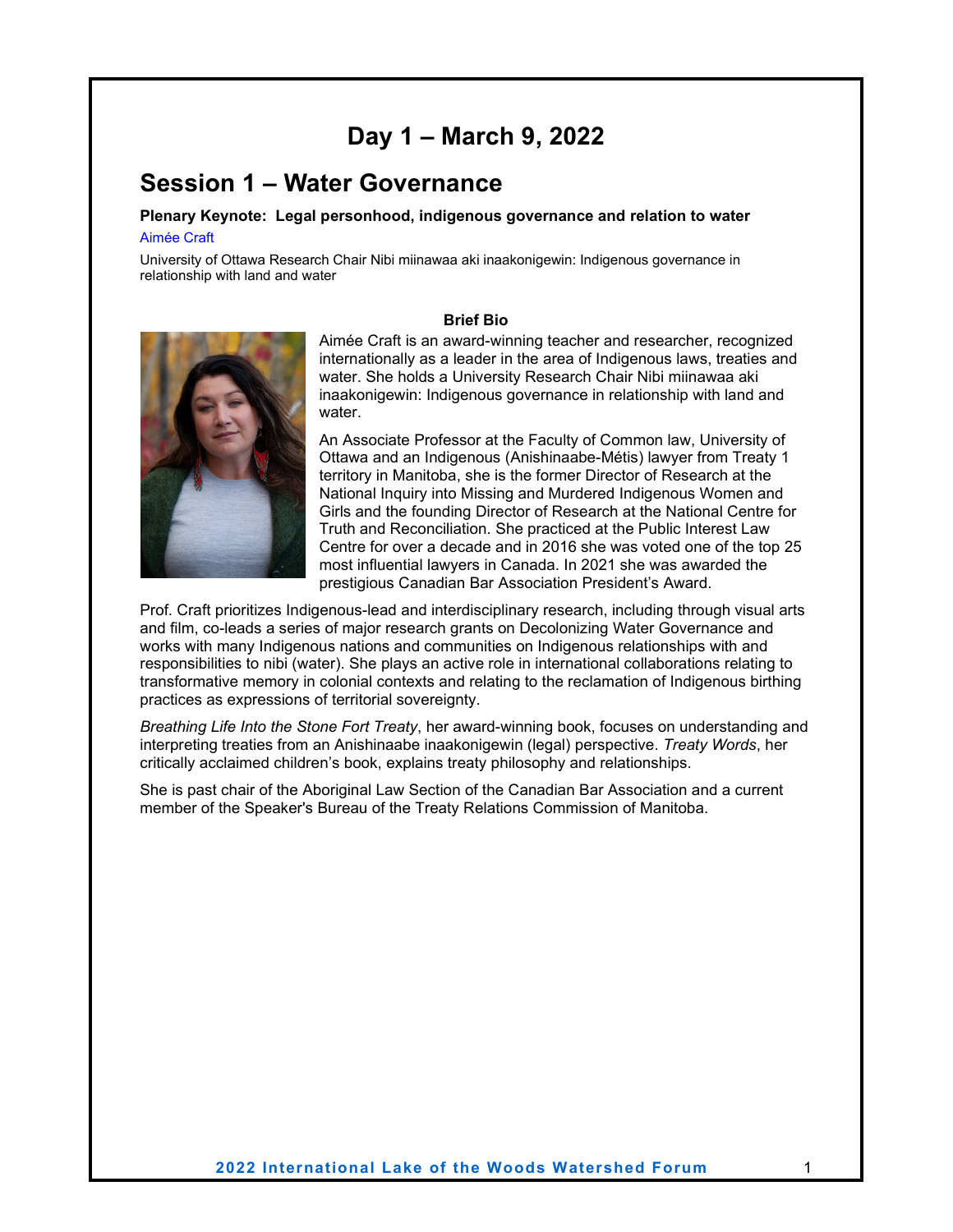#### <span id="page-9-0"></span>**Manito Aki Inakonigaawin and Nibi Declaration moving forward**

<span id="page-9-1"></span>Hailey Krolyk

Grand Council Treaty #3

#### **Abstract**

Treaty #3 territory is governed by Anishinaabe law, called Manito Aki Inakonigaawin (Great Earth Law), and the Nibi declaration. Manito Aki Inakonigaawin represents respect, reciprocity, and responsibilities with all relations in regards to Mother Earth. The law signifies the duty to respect and protect lands affected by over-usage, degradation, and unethical processes. The law is unique to Treaty #3 territory and passed on through our elders and knowledge keepers.

The Nibi Declaration represents respect, love, and the sacred relationship with nibi (water) and the life that it brings. It is based on teachings about water, lands, other elements like air and wind, and creation. The declaration is meant to preserve and share knowledge with youth and future generations. The declaration guides us in our relationship with nibi so we can take action individually, in our communities, and as a nation to help ensure healthy, living nibi for all creation.

Through interviews with Elders and Knowledge Keepers, we look at how both Manito Aki Inakonigaawin and the Nibi declaration are moving forward today.

#### **Brief Bio**

Hailey Krolyk was born and raised in Kenora, Ontario, in Treaty #3. She studied Political Economy at the University of Manitoba and community development at Trent University. Hailey now works at Grand Council Treaty #3 as a Policy Analyst, focusing on Anishinaabe Inakonigaawin. She has been developing a Manito Aki Inakonigaawin toolkit, which shares the key principles that guide us in decision-making in the Treaty #3 Territory, helps to further our understandings of our responsibilities to the land and provides guidance for government, communities, leadership and proponents upon entering the Treaty #3 territory. She is the project lead on the Manito Aki Inakonigaawin and Nibi Declaration Pathways forward project, which focuses on interviewing Elders/Knowledge keepers in regards to both laws to understand where they want the laws going in the future, while acknowledging past history and barriers.

#### **Location of Study**

Entire Treaty # Territory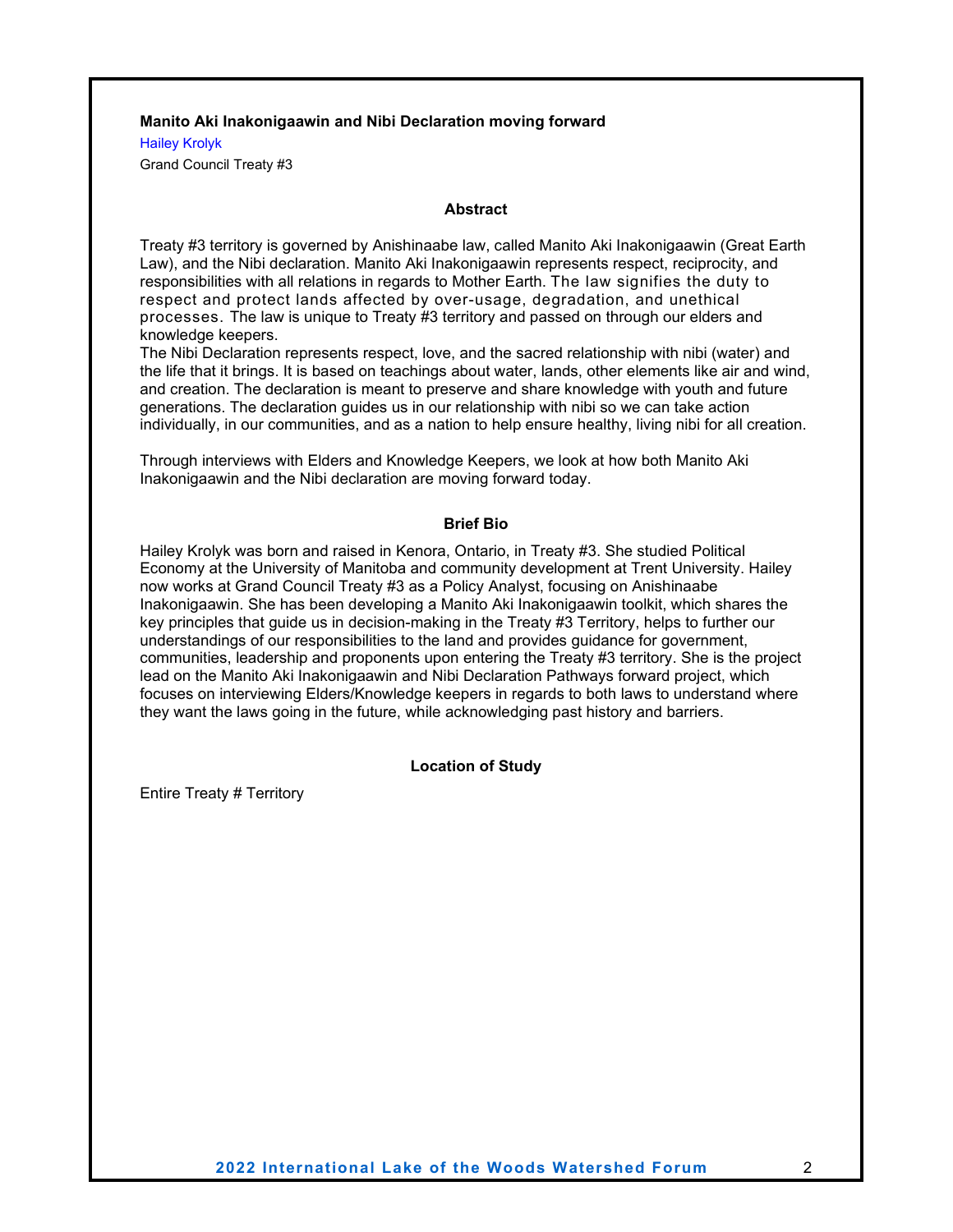#### <span id="page-10-0"></span>**International Rainy-Lake of the Woods Watershed Board update**

<span id="page-10-1"></span>Michael Goffin\* and Col. Karl Jansen, Board Co-Chairs International Rainy-Lake of the Woods Watershed Board

#### **Abstract**

The presentation reviews the International Joint Commission's International Rainy-Lake of the Woods Watershed Board mandate and provides updates on the Board's activities from April 2021 to date. In addition to describing the role of the Water Levels Committee, water levels forecasts and new adaptive management work are also be highlighted. The Board's aquatic ecosystem health endeavors are also be discussed, with a special focus on recent recommendations to the International Joint Commission and Governments related to phosphorus reduction to address toxic algae. Current International Watershed Initiative projects such as the Objectives and Alerts Project, the Aquatic Invasive Species Coarse Scale Risk Assessment Project and the Rainy-Lake of the Woods State of the Basin Report 3<sup>rd</sup> Edition are also detailed.

#### **Brief Bio**

#### **Michael Goffin, Environment and Climate Change Canada**

In 2020, Mr Goffin took on a special assignment as Director General Canada Water Agency Project within Environment and Climate Change Canada.

Over the course of his more than thirty year career in the Public Service of Canada, Mr Goffin has been engaged in policy development and program delivery in areas which include environmental protection, wildlife management, meteorology, water and ecosystem management, intergovernmental affairs and community outreach and engagement.

For more than a decade, Mr Goffin has been responsible for leading Canada's efforts to restore and protect the water quality and ecosystem health of the Great Lakes and in 2012 he was lead negotiator for Canada responsible for the negotiation of the Canada-United States Great Lakes Water Quality Agreement. Mr Goffin has been a long serving member of the International Joint Commission's Great Lakes Water Quality Board, and also currently serves as Canadian Co-chair of the International Joint Commission's International Rainy Lake of the Woods Watershed Board.

Mr. Goffin received his undergraduate training in environmental studies from the University of Toronto, and a Master of Science degree in Geomorphology, also from the University of Toronto.

#### **Location of Study**

Rainy-Lake of the Woods Basin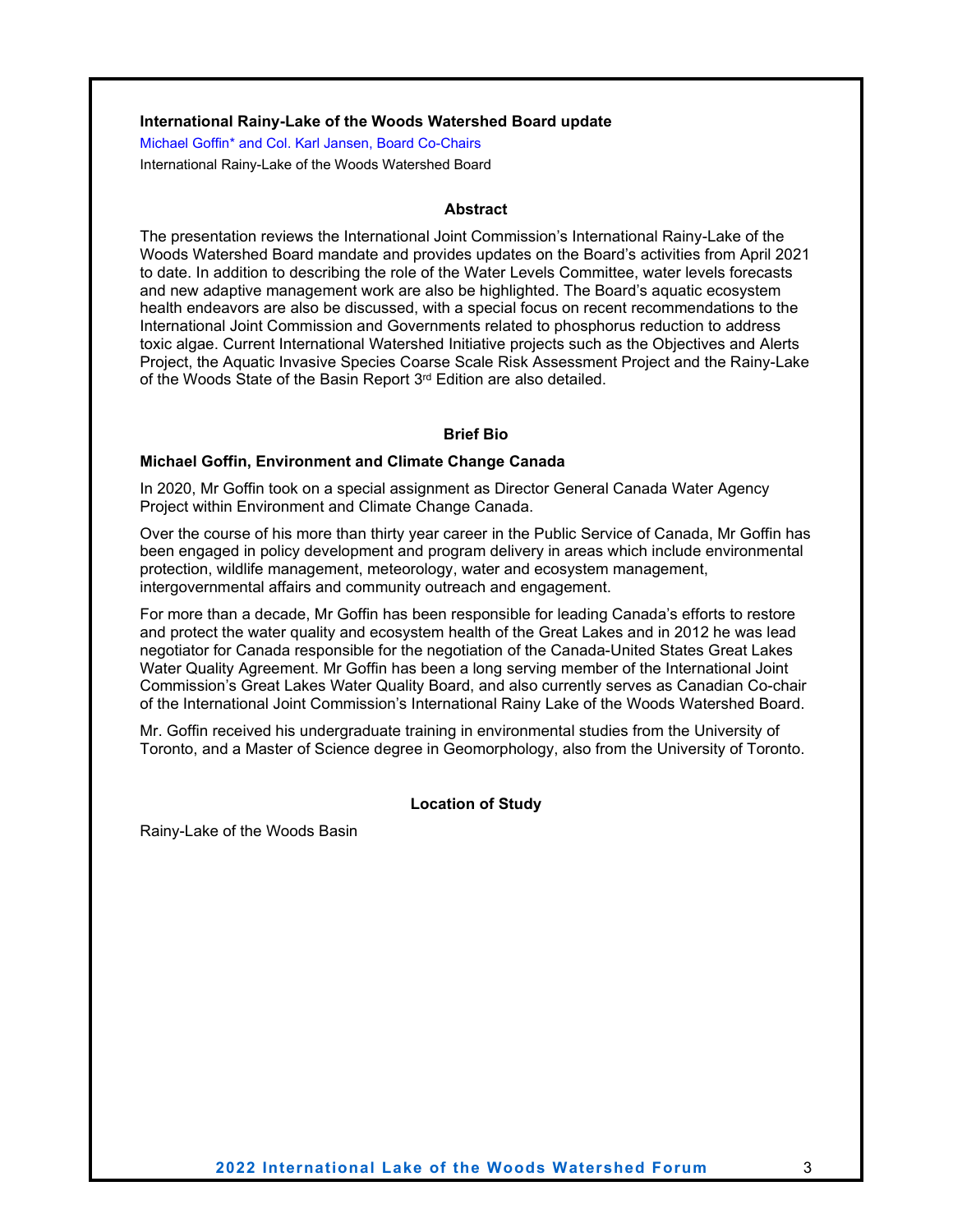#### <span id="page-11-0"></span>**Partnerships to manage the Red Lake Nation's and Minnesota's largest lakes**

<span id="page-11-1"></span>David Burge<sup>1,3\*</sup>, Shane Bowe<sup>2</sup>, Kayla Bowe<sup>2</sup>, Jesse Anderson<sup>5</sup>, Cary Hernandez<sup>4</sup>, Adam Heathcote<sup>1</sup>, Mark Edlund1

<sup>1</sup>St. Croix Watershed Research Station, Science Museum of Minnesota, 16910 152<sup>nd</sup> St North, Marine on St. Croix, MN 55047

<sup>2</sup>Red Lake Department of Natural Resources, 15761 High School Dr., Red Lake, MN 56671 3Natural Resources Research Institute, University of Minnesota Duluth, 5013 Miller Trunk Hwy, Duluth, MN 55731 USA

4Minnesota Pollution Control Agency, 714 Lake Ave., Detroit Lakes, MN 56501

5Minnesota Pollution Control Agency, 525 S Lake Ave, Duluth, MN 55802

**Abstract**

State and tribal jurisdictional boundaries can provide challenges in assessing and protecting water quality. However, they can also provide opportunities for partnerships and improvements in relationships. A partnership between the Red Lake Nation, the Minnesota Pollution Control Agency, and the Science Museum of Minnesota was created to address water quality issues affecting the region's largest lakes. These projects provide strong examples of how an improved understanding of tribal sovereignty and jurisdictional boundaries can result in an effective partnership that benefits all parties.

The group first tackled the Red Lake Nation's and Minnesota's Upper and Lower Red Lakes, which experience extensive algal blooms and routinely exceed the regional water quality criteria for total phosphorus, Secchi, and chlorophyll-a. However, 20 years of water quality data show no significant trends. In Minnesota, when lakes exceed water quality standards, either remediation plans are developed and implemented, or in cases where it is determined that the regional standard is not appropriate, a sitespecific standard may be developed. Paleolimnology was used to provide a longer historical context on these two large shallow lakes. Sedimentation rates, phosphorus, biogenic silica, diatom community analysis, and algae pigments from ten sediment cores revealed complex sedimentation dynamics within these large shallow basins and a subtle increase in limnological productivity over the 150-year reconstruction of the lakes' history. Diatom-inferred phosphorus showed historical total phosphorus values are within the range of modern monitored values and no significant changes among the sediment cores. Because the paleolimnological evidence suggests little change to the Red Lakes aquatic ecology over the last 150 years and monitoring data show regular exceedance and no trend in the last 20 years, the group recommends site-specific water quality standards for these unique large and shallow northern lakes.

The Red Lake Nation has a historical interest in protecting water quality at the Lake of the Woods (LoW) and retains ownership of over 85% of the NW Angle, MN. The Red Lake Department of Natural Resources has conducted water quality monitoring there since 2004 and has voluntarily contributed data in support of the LoW Total Maximum Daily Load (TMDL) Study. Recognizing the value of the existing partnership, we leveraged our relationships to develop an effectiveness monitoring strategy for LoW in support of the recently approved TMDL. The group makes regular water quality monitoring visits to three southern LoW sites for major nutrients, chlorophyll, phycocyanin, and cyanotoxins to track progress toward our collective water quality goals. High-frequency monitoring buoys measure water column temperature, phycocyanin, and dissolved oxygen and their link to meteorological drivers, nutrient cycling, and bloom formation. Only through this cooperative framework can the interests and needs of the project partners and our stakeholders be met.

#### **Brief Bio**

David Burge, PhD is an aquatic ecologist working at the Science Museum of Minnesota' St Croix Watershed Research Station and the Natural Resources Research Institute. In addition to addressing the Red Lakes nutrient criteria, David is working on paleolimnology and biomonitoring of Isle Royale National Park's lakes, diatom biomonitoring of the Great Lakes, and understanding invasive species in north shore streams.

#### **Location of Study**

Upper and Lower Red Lakes and Lake of the Woods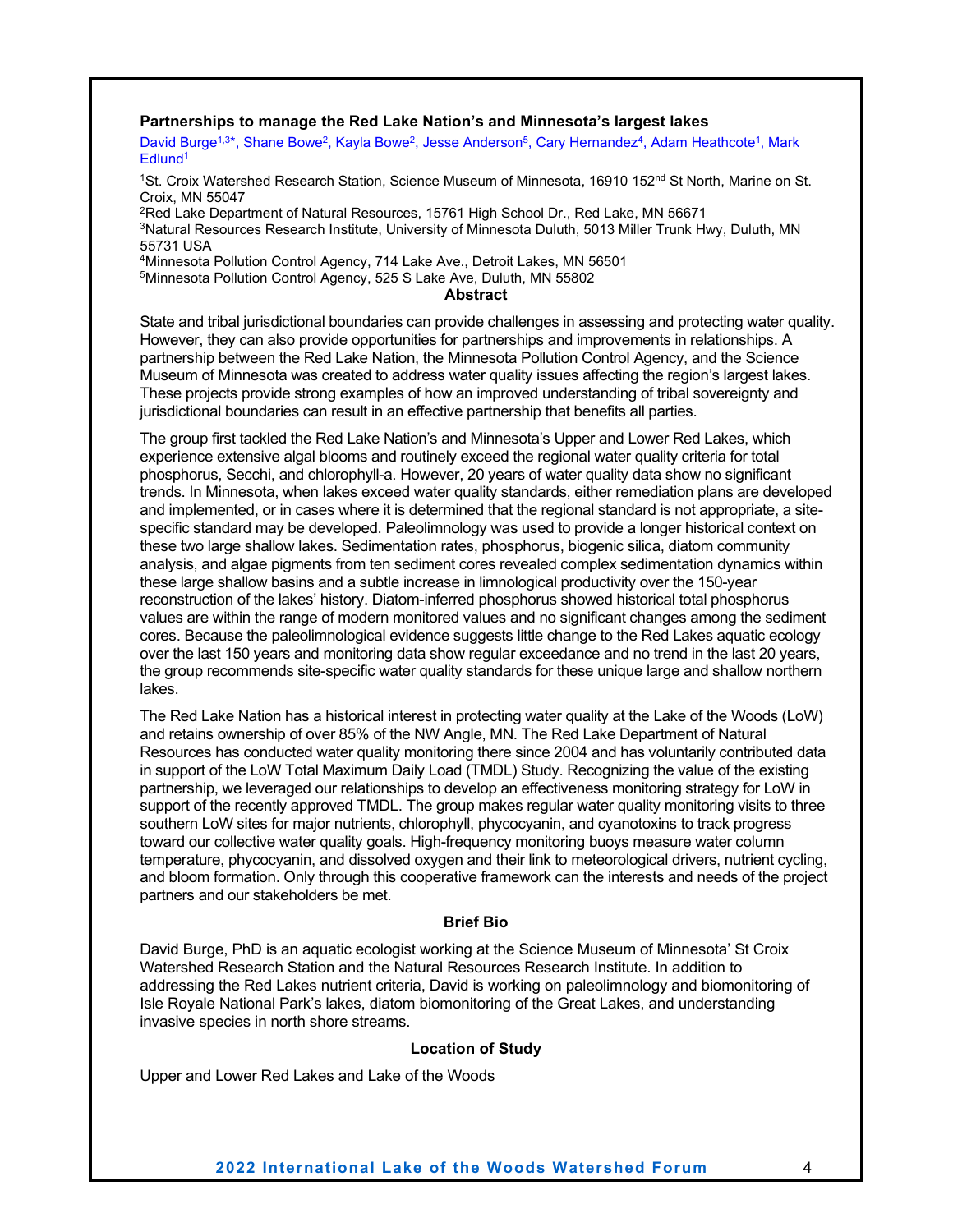### <span id="page-12-0"></span>**Session 2 – State of the Basin**

#### <span id="page-12-1"></span>**Overview of the State of the Basin Report – 3rd Edition 2022**

<span id="page-12-2"></span>Bev Clark<sup>1\*</sup>, Lucas King<sup>2\*</sup>, Todd Sellers<sup>3</sup> (Eds)

1Bev Clark Consultant, <sup>2</sup>Territorial Planning Unit -Grand Council Treaty #3, <sup>3</sup>Lake of the Woods Water Sustainability Foundation

#### **Abstract**

The  $3^{rd}$  Edition of the State of the Basin Report is now complete. The report outlines changes that have occurred with respect to key concerns since the last report was published in 2014. In most cases there have been no substantial changes. However, it is clear that we now have many tools to deal with key issues that were previously not available. These include more precise nutrient budgets, satellite tools to describe algal bloom metrics and better estimates of internal loads and P loads due to erosion. This Edition includes Indigenous perspectives and a section devoted to human health.

**Brief Bio**

**Location of Study**

Rainy-Lake of the Woods Basin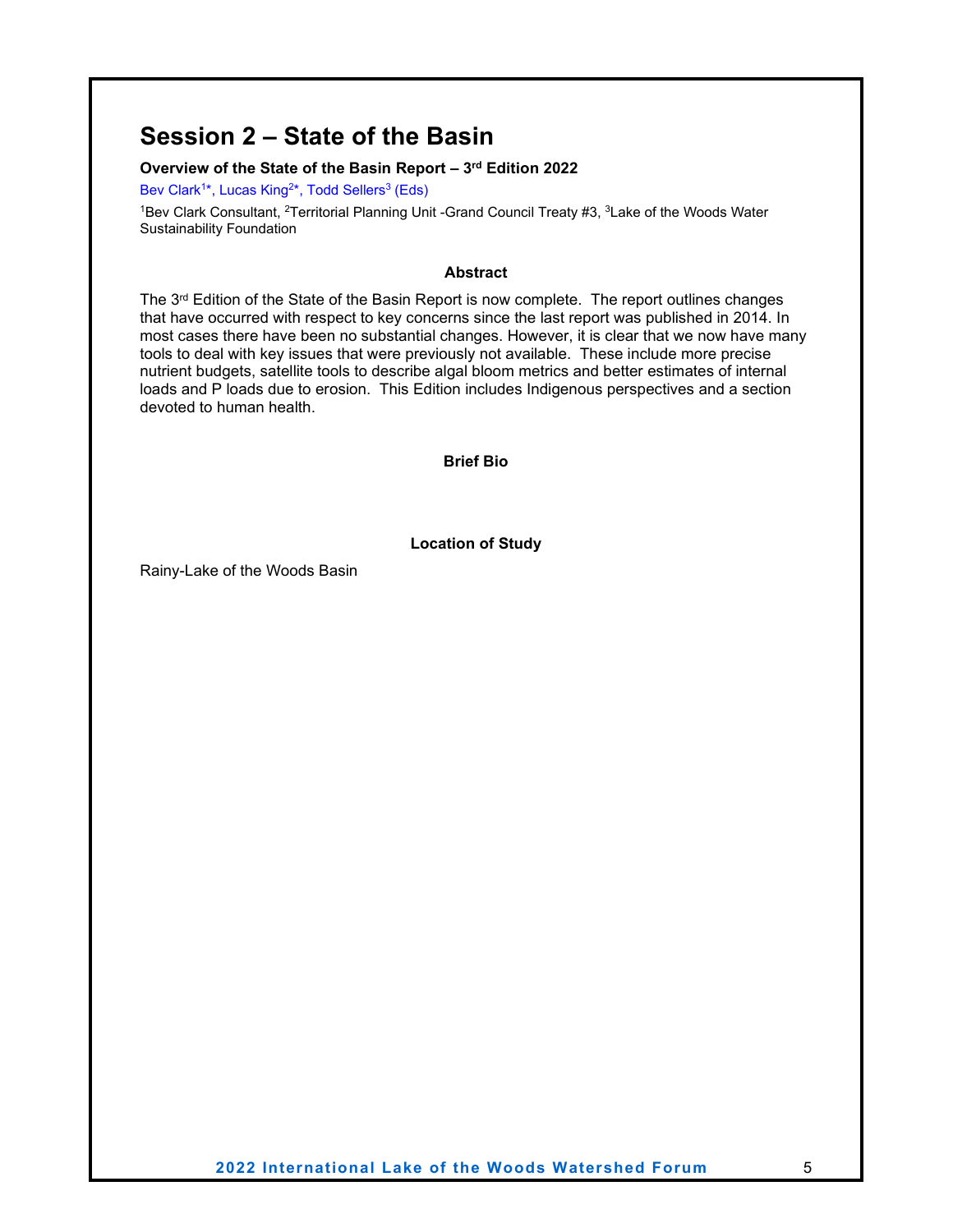#### <span id="page-13-0"></span>**Long-term changes in Lake Ice Phenology in Northwestern Ontario**

<span id="page-13-1"></span>Scott N. Higgins<sup>1\*</sup>, Joost Van der Sanden<sup>2</sup>, Cyndy Desjardins<sup>1</sup>, Hugo Drouin<sup>2</sup>, Kathleen Rühland<sup>3</sup>, and Clare Nelligan4

<sup>1</sup>IISD Experimental Lakes Area, <sup>2</sup>Natural Resources Canada, <sup>3</sup>Queens University, <sup>4</sup>Minnow Environmental

#### **Abstract**

We examined the long-term trends (1969-present) in lake-ice phenology for a 50 ha boreal lake at the IISD-Experimental Lakes Area (Lake 239) and quantified the relationships between seasonal air temperatures and ice-on and ice-off dates. Over the 50-year period, the duration of ice-cover has declined by ~4 days/decade and there were strong relationships between seasonal air temperatures and ice-on and ice-off dates. In addition to the long-term trends, year-to-year variability in the duration of ice-cover has nearly doubled since 1969. During the winters of 2016- 2018 we used a combination of ground-based observations and remote sensing (RADARSAT-2) to examine spatial variation in ice-phenology and its drivers across a gradient of lake sizes (4- 2600 ha). As expected, lake size had strong effects on ice-on dates, with larger lakes freezing 30-45 days later than the smallest lakes. Lake size also influenced ice-off dates, with larger lakes thawing 10-21 days later than the smallest lakes. The relationship between lake size and ice-off date appeared to be driven by lake fetch, which influenced snow thickness and ice growth rates. While larger lakes froze later, they had less snow cover and developed thicker ice, requiring additional time to melt during the spring. We will also discuss relationships between ice phenology metrics at the ELA and Whitefish Bay, Lake of the Woods. Whitefish Bay ice records were logged since 1964, but collection of these data stopped in recent years, coinciding with the retirement of volunteers. Remote sensing (MODIS) was therefore used to estimate ice phenology metrics for these missing data. A comparison of long-term lake ice phenology trends for ELA and Whitefish Bay show interesting similarities and may be useful for forecasting and hindcasting purposes, highlighting the value of maintaining long-term monitoring records.

#### **Brief Bio**

Dr. Scott Higgins brings extensive experience and diverse skills to his position as Research Scientist. Prior to joining the International Institute for Sustainable Development, he worked for Fisheries and Oceans Canada as research scientist for the Experimental Lakes Area, focusing on algal ecology, primary production, climate change and the effects of invasive species on freshwater ecosystems. As a graduate student and post doctoral fellow at the University of Waterloo, Higgins researched on water quality in the Laurentian Great Lakes and Lake Malawi, Africa for the University of Waterloo and the Ontario Ministry of the Environment, and on the ecological effects of invasive species on aquatic ecosystems for the University of Wisconsin's Center for Limnology.

Dr. Higgins has had his research findings published in numerous ecology and freshwater science journals, reports, and books. His scholarly presentations and teaching experiences have been far-ranging: he has presented his research findings at numerous scientific conferences and given guest lectures at numerous universities. Dr. Higgins research has received awards from the Fisheries and Oceans Canada, the International Association for Great Lakes Research, and the Canadian International Development Agency.

#### **Location of Study**

IISD-ELA lakes and Whitefish Bay Lake of the Woods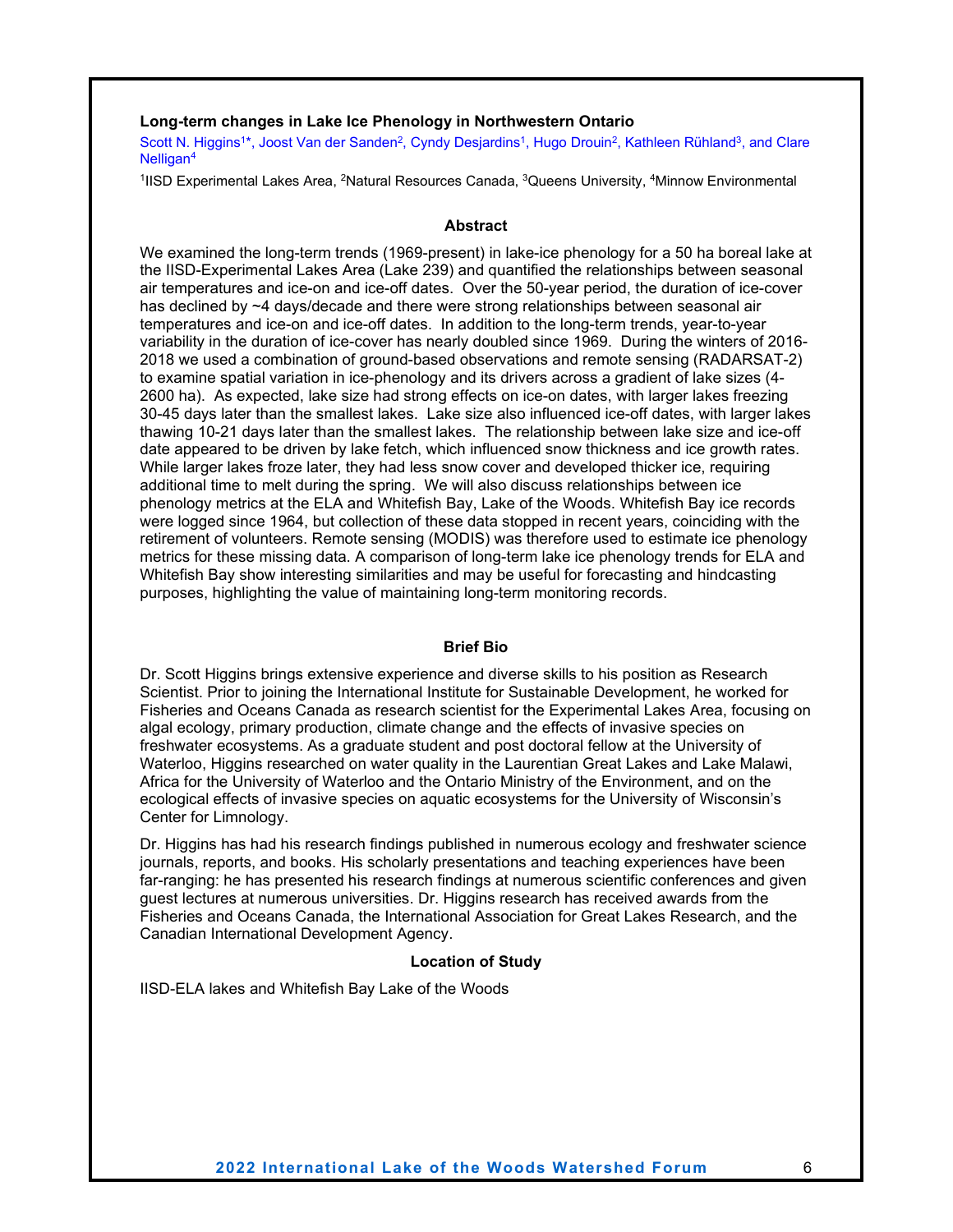#### <span id="page-14-0"></span>**An Examination of Total Phosphorus Variability in Lake of the Woods**

<span id="page-14-1"></span>Bev Clark<sup>1\*</sup>, T. Sellers<sup>2</sup>, T. Mosindy<sup>3</sup>

1Bev Clark Consultant, 2Lake of the Woods Water Sustainability Foundation, 3Ontario Ministry of Natural Resources (retired)

#### **Abstract**

Total phosphorus concentrations throughout Lake of the Woods are highly variable both from place to place and seasonally in any one location. This makes it difficult to collect representative phosphorus data to characterize water quality and to link algal blooms to nutrient concentrations or to test the efficacy of nutrient reduction efforts. Here we suggest that ice-free means in multiple locations would be required. Ice free means, however, are difficult to observe and it may be more useful to utilize satellite technology to assess the links between bloom severity and inlake conditions and to assess the progress of nutrient reduction efforts.

**Brief Bio**

**Location of Study**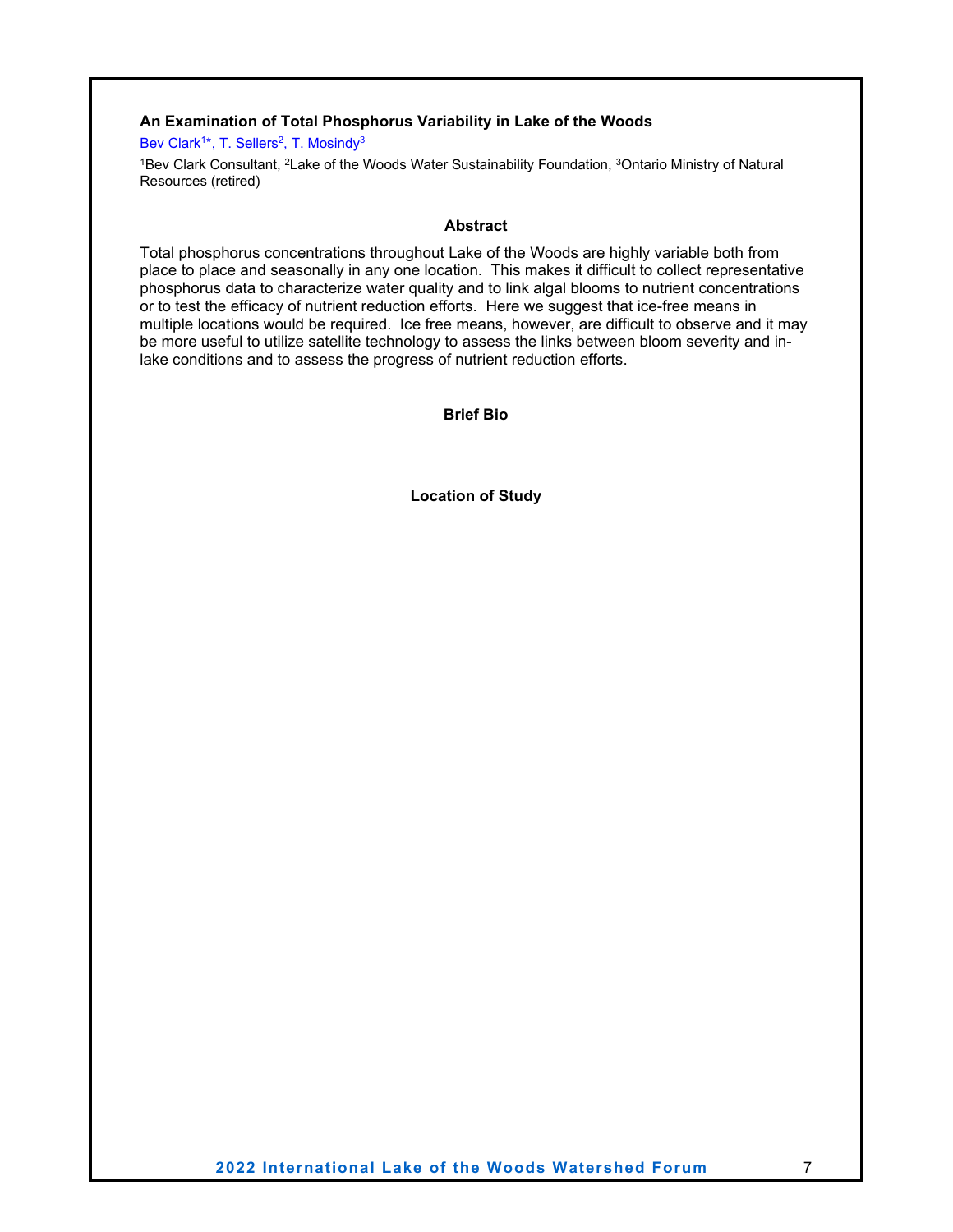### <span id="page-15-0"></span>**ECCC Water Quality Monitoring in the Rainy River / Lake of the Woods Watershed**

#### <span id="page-15-1"></span>Diana Fred

Environment and Climate Change Canada, 150 Main Street, Winnipeg, MB R3C 4W2 [diana.fred@ec.gc.ca](mailto:diana.fred@ec.gc.ca)

#### **Abstract**

In 2008, Environment and Climate Change Canada (ECCC) initiated a monitoring program in the Lake of the Woods basin as part of broader efforts to investigate algal blooms in the lake. Developed by the Water Quality Monitoring and Surveillance (WQMS) division, the goal of the program was to generate foundational data to support ECCC science initiatives and establish a baseline data set to aid in the assessment of environmental change over the longer term. The presentation will look at a summary of past work and data collected to date.

#### **Brief Bio**

Diana Fred is a water quality scientist with the Water Quality Monitoring and Surveillance Division at Environment and Climate Change Canada. She is the Project Lead for Lake of the Woods. She holds a Master of Science in Biological Sciences from the University of Manitoba.

#### **Location of Study**

Lake of the Woods and the Rainy River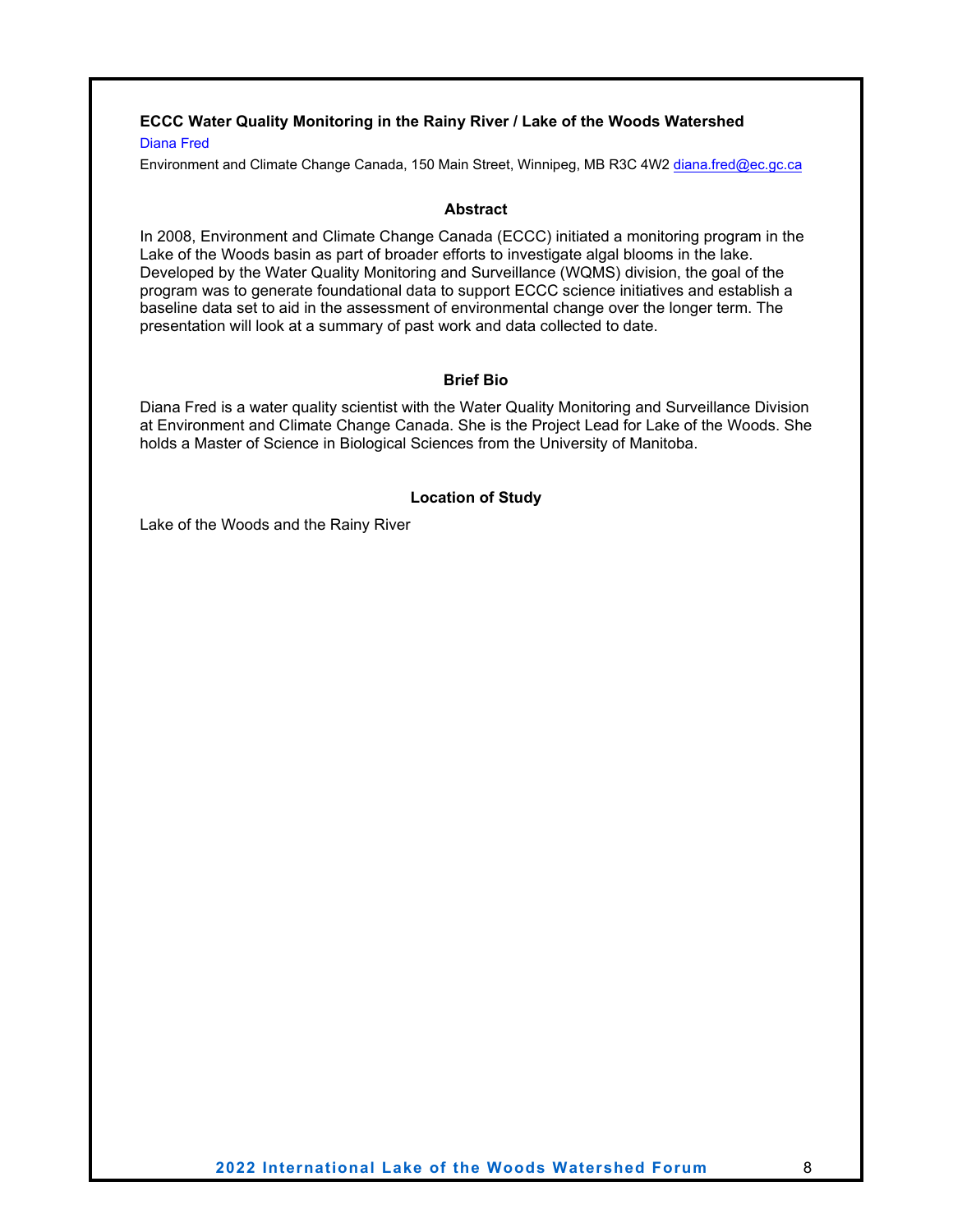### **Day 2 – March 10, 2022**

### <span id="page-16-1"></span><span id="page-16-0"></span>**Session 3 – Nutrients 1**

<span id="page-16-2"></span>**Erosion in the Little Fork River – accounting for near-channel and watershed sources of sediment and sediment-bound phosphorus using sediment budget and fingerprinting methods**

<span id="page-16-3"></span>Anna Baker<sup>1\*</sup>, Faith Fitzpatrick<sup>2</sup>, Mike Kennedy<sup>3</sup>, Sam Soderman<sup>4</sup>, Phil Norvitch<sup>5</sup>, Andy Kasun<sup>6</sup>, Karen Gran<sup>6</sup>, Jesse Anderson<sup>3</sup>, Kevin Stroom<sup>3</sup>

- <sup>1</sup> US Geological Survey Upper Midwest Water Science Center, 2280 Woodale Dr., Mounds View, MN 55112, [abaker@usgs.gov.](mailto:abaker@usgs.gov)
- <sup>2</sup> US Geological Survey Upper Midwest Water Science Center, 1 Gifford Pinchot Dr., Madison, WI 53726.
- <sup>3</sup> Minnesota Pollution Control Agency, 525 S Lake Ave #400A, Duluth, MN 55802.
- <sup>4</sup> Koochiching Soil and Water Conservation District, 501 3rd St. #201, International Falls, MN 56649.
- <sup>5</sup> North St. Louis Soil and Water Conservation District, 505 3rd St N A, Virginia, MN 55792.
- <sup>6</sup> University of Minnesota Duluth, Earth and Environmental Sciences Department, 1114 Kirby Drive, Heller Hall 229, Duluth, MN 55812.

#### **Abstract**

The Little Fork River represents a disproportionate source of sediment to the Rainy-Lake of the Woods Watershed. Turbidity and fish community impairments were identified for the Little Fork by the Minnesota Pollution Control Agency (MPCA), and the development of total maximum daily load regulations to address these impairments relies upon detailed information describing sediment sources. An ongoing collaborative study between the U.S. Geological Survey, Minnesota Pollution Control Agency, and the Soil and Water Conservation Districts of Koochiching, northern St. Louis, and Itasca Counties as well as the University of Minnesota-Duluth is working to identify the proportion of primary sources of sediment and sediment-bound phosphorus to the Little Fork using sediment fingerprinting and sediment budget techniques. Sediment fingerprinting methods use sediment geochemistry to tie fluvial sediment back to its sources in the landscape – from uplands to streambanks. The sediment budget techniques help determine the spatial extent and estimated loadings of sources along the river corridor, including bank erosion, valley side mass wasting, and gullying. These techniques have become widely used, EPA-certified tools for sediment source determination, bridging research and practical application to resource management.

During the summer and fall of 2021, data collection efforts to support sediment budget and sediment fingerprinting model development were carried out. Rapid geomorphic assessments were conducted along 46 reaches on the Little Fork mainstem, tributaries, and ravines throughout its watershed to estimate sources and sinks of sediment. Samples for sediment geochemistry were collected from both upland (mature and recently harvested forest, agricultural field, wetland, and road) and near-channel (streambank, valley side, and ravine) locations to support the development of a sediment fingerprinting model. Though 2021 was characterized by record low stream flow and few sediment loading events, fluvial suspended sediment and soft fine-grained bed sediment samples were also collected for evaluation of geochemical tracers and phosphorus concentrations which will be used in a sediment fingerprinting model. Fluvial suspended sediment will continue to be collected for geochemical analyses in the sediment fingerprinting model through 2022. An overview of the methods, data collected, and progress on the sediment budget and sediment fingerprinting model will be presented.

#### **Brief Bio**

Anna Baker has an M.Sc. in Water Resources Science and has been a Hydrologist with the USGS Upper Midwest Water Sciences Center in Minnesota since 2017; prior to that she was with the USGS in Baltimore, Maryland. Her recent work has focused on watershed nutrient loading to nearshore Lake Superior and sediment source delineation for the Little Fork watershed.

#### **Location of Study**

Little Fork River Basin

**2022 International Lake of the Woods Watershed Forum** 9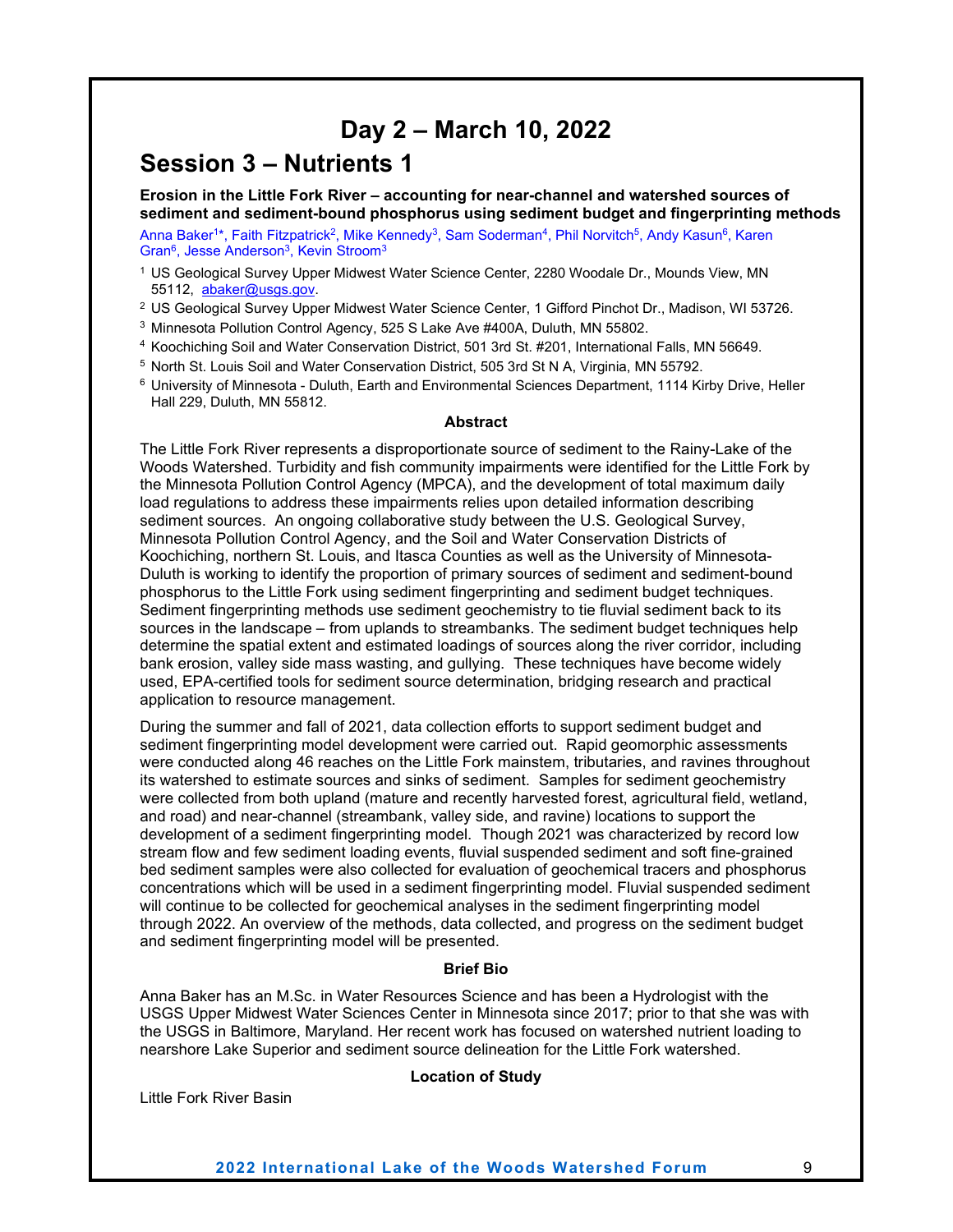#### <span id="page-17-0"></span>**Proposed Study of Rainy River sediment-bound phosphorus as a potential driver of Lakeof-the-Woods Algal Blooms**

<span id="page-17-1"></span>Anna Baker<sup>1\*</sup>, Adam Heathcote<sup>2</sup>, Mark Edlund<sup>2</sup>, Faith Fitzpatrick<sup>3</sup>, Mike Kennedy<sup>4</sup>, Jesse Anderson<sup>4</sup>, Kevin Stroom<sup>4</sup>, Sam Soderman<sup>5</sup>, Phil Norvitch<sup>6</sup>, Mike Hirst<sup>7</sup>, Paul Reneau<sup>3</sup>

- <sup>1</sup> US Geological Survey Upper Midwest Water Science Center, 2280 Woodale Dr., Mounds View, MN 55112 [abaker@usgs.gov](mailto:abaker@usgs.gov)
- <sup>2</sup> St Croix Watershed Research Station, Science Museum of Minnesota, 16910 152nd St. N., Marine on St. Croix MN 55047.
- <sup>3</sup> US Geological Survey Upper Midwest Water Science Center, 1 Gifford Pinchot Dr., Madison, WI 53726,
- <sup>4</sup> Minnesota Pollution Control Agency, 525 S Lake Ave #400A, Duluth, MN 55802.
- <sup>5</sup> Koochiching Soil and Water Conservation District, 501 3rd St. #201, International Falls, MN 56649.
- <sup>6</sup> North St. Louis Soil and Water Conservation District, 505 3rd St N A, Virginia, MN 55792.
- $7$  Lake of the Woods Soil and Conservation District, 119 1st Ave NW, Baudette, MN 56623.

#### **Abstract**

Despite major reductions in total-phosphorus (TP) concentrations entering Lake of the Woods (LoW), excess phosphorus and harmful algal blooms still threaten this vital ecosystem. The Rainy River comprises approximately 80% of the total drainage area to LoW and contributes 45-75% of the TP. Previous studies have described phosphorus loads contributed by the Rainy River and its tributaries to LoW, but we lack detailed information describing the sediment-bound phosphorus that has accumulated through current and historical loading in this river network, and its potential to be released and transported. A group of researchers and resource managers has collaborated to propose an investigation to address this gap by collecting detailed data describing where fine sediment and associated sediment-bound phosphorus is stored in the Rainy River and its tributaries, and whether it has the potential to become a long-term source of bioavailable phosphorus. This presentation will describe the proposed study. Results of this study would provide critical information to support local resource manager's efforts to find targeted reductions in TP loading to reduce noxious algae in LoW.

#### **Brief Bio**

Anna Baker has an M.Sc. in Water Resources Science and has been a Hydrologist with the USGS Upper Midwest Water Sciences Center in Minnesota since 2017; prior to that she was with the USGS in Baltimore, Maryland. Her recent work has focused on watershed nutrient loading to nearshore Lake Superior and sediment source delineation for the Little Fork watershed. Rainy River and Fourmile Bay.

#### **Location of Study**

Rainy River and Fourmile Bay, Lake of the Woods.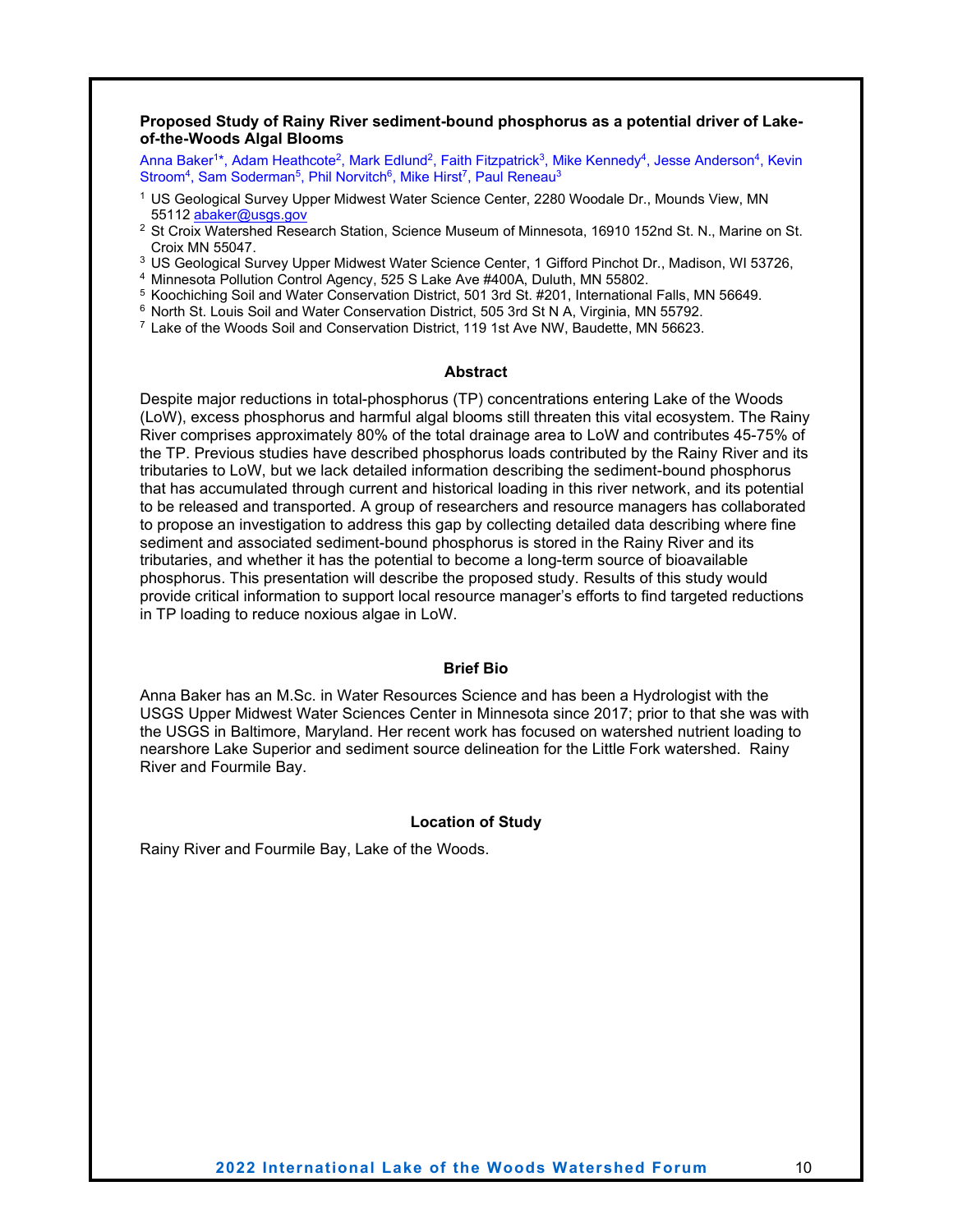#### <span id="page-18-0"></span>**Phosphorus in atmospheric deposition - importance for lake vs. watershed budgets**

<span id="page-18-1"></span>M. Catherine Eimers<sup>1\*</sup>, Shaun A. Watmough<sup>1</sup>, Andrew J. Williams<sup>1</sup> and Michael J. Paterson<sup>2</sup>

<sup>1</sup>Trent University, Peterborough ON <u>[ceimers@trentu.ca;](mailto:ceimers@trentu.ca)</u><br><sup>2</sup>IISD-Experimental Lakes Area

#### **Abstract**

Atmospheric deposition is an important component of lake phosphorus (P) budgets but is very difficult to quantify. We monitored P deposition in the Lake of the Woods watershed (LoW) over 2.5 years, at up to 7 stations located across the basin. Phosphorus inputs in deposition over the ice-free season were much higher than previous estimates  $(>= 20 \text{ mg/m}^2)$  and varied greatly across space and time and were strongly influenced by dust and biological material, which are internal to the watershed. While dust and pollen are expected to fall out close to the shoreline and are typically excluded from lake budgets, this may be a problem in the LoW due to its abundant islands and convoluted shorelines. By contrast, P deposition in the winter was consistently low and similar across the basin and was not influenced by internal sources. We suggest that winter loads be used as a baseline for atmospheric deposition estimates, but these should be supplemented using ice-free measurements for all near-shore areas of the lake. Our results indicate that atmospheric deposition may be a more important source of P than previously thought, especially in the northern waters.

#### **Brief Bio**

Catherine Eimers (PhD) is a professor at Trent University School of Environment. She has been leading a multi-year research program in the LoW watershed to improve estimates of nutrient loading to LOW via tributaries and atmospheric deposition. Her research and teaching focuses on the impacts of climate and land use changes on soil and water resources.

#### **Location of Study**

Lake of the Woods watershed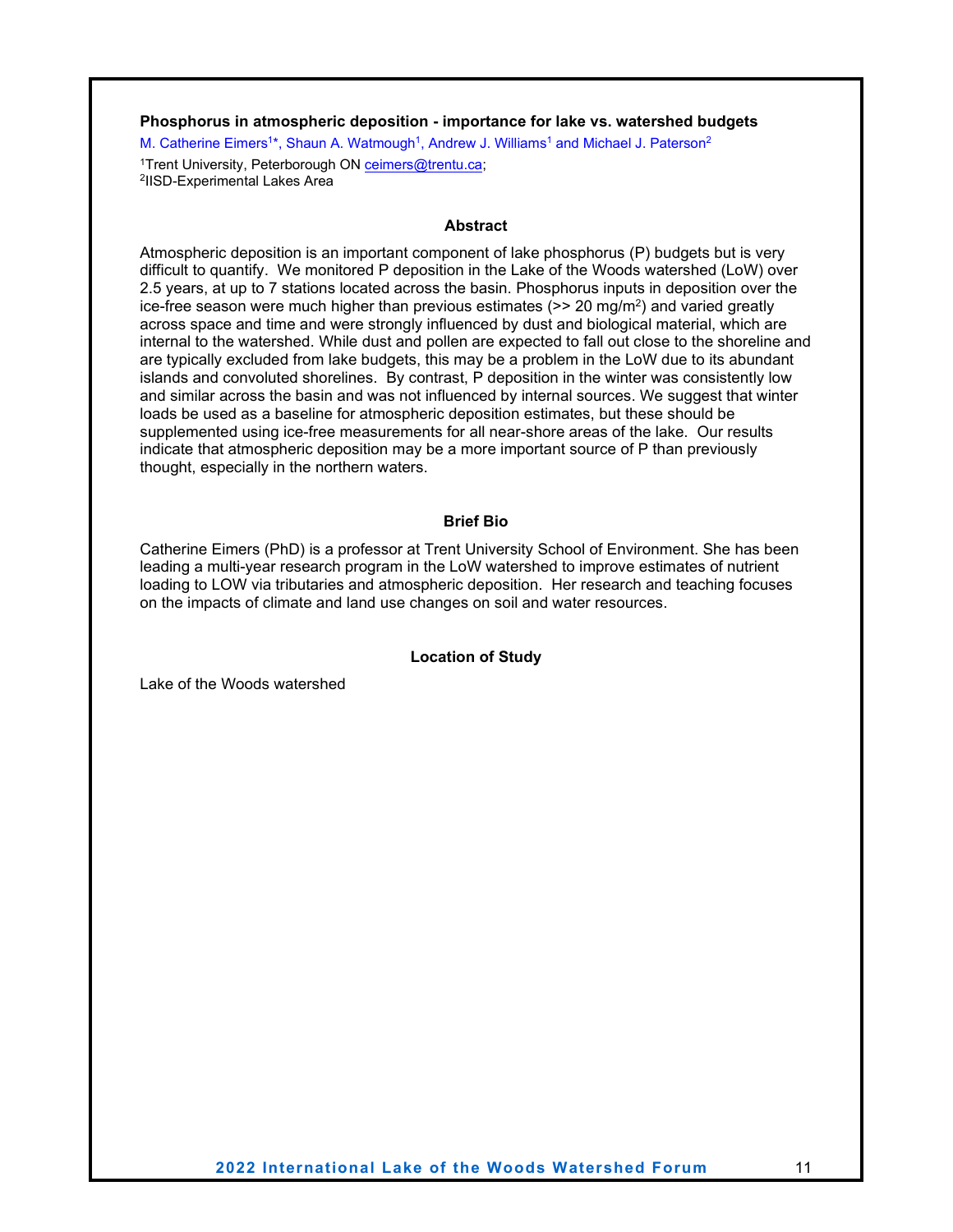### <span id="page-19-0"></span>**Session 4 – Nutrients 2**

#### <span id="page-19-1"></span>**Nitrogen fixation may offset nitrogen demands in Lake of the Woods cHABs**

<span id="page-19-2"></span>Kaela E. Natwora<sup>1\*</sup>, Cody S. Sheik<sup>1</sup>, Adam Heathcote<sup>2</sup>, and Mark Edlund<sup>2</sup>

<sup>1</sup>University of Minnesota Duluth Large Lake Observatory, 2205 E 5th St, Duluth, MN 55812 [natwo001@umn.edu](mailto:natwo001@umn.edu) 2St. Croix Watershed Research Station, Science Museum of Minnesota

#### **Abstract**

Cyanobacterial harmful algal blooms (cHABs) continue to threaten the natural, economic and recreational services supported by the waters of Lake of the Woods (LoW). Although the southern basin was rendered impaired, and phosphorous mitigation was implemented, cHABs are increasing in frequency and toxicity. One heavily supported trigger of cHABs is dual nutrient control of both phosphorus (P) and nitrogen (N). It has traditionally been assumed that freshwater systems are limited by P. However, not all systems are equal, and a "P-only Paradigm" has shifted to include the potential of co-nutrient limitation when understanding drivers of HABs, specifically N and P. Given that LoW experiences reoccurring, toxin producing cHABs and becomes N-limited prior to the peak of the blooms, we sought to quantify nitrogen fixation rates to understand the roles of nitrogen fixing cyanobacteria play in the proliferation of cHABs. Nitrogen fixation is a microbial mediated process in which atmospheric nitrogen  $(N_2)$  is fixed to ammonia (NH3), which is then available to be incorporated into biomass. Nitrogen fixation is a lynchpin in the nitrogen cycle and is important in N-limited conditions as it turns inaccessible nitrogen  $(N_2)$  to bio-available nitrogen (NH3). Interestingly, the cyanobacteria *Aphanizomenon* and *Dolichospermum* that dominate LoW cHABs are capable of producing toxins and fixing nitrogen. Together, we sought to quantify nitrogen fixation rates in the southern basin throughout a bloom season (June-October) and use 16S rRNA gene amplicon sequencing to identify the microbial communities associated with LoW blooms. Our finding suggest that nitrogen fixation may alleviate the N-demand during N-limitation ultimately supporting cHAB growth.

#### **Brief Bio**

Kaela Natwora is a Ph.D. student at the University of Minnesota-Duluth studying nitrogen dynamics and microbial community structure associated with harmful algal blooms. I work in Dr. Cody Sheik's geomicrobiology lab at the Large Lake Observatory. In summer of 2021, I collaborated with Drs. Heathcote and Edlund integrating nitrogen fixation quantifications and molecular techniques into their existing monitoring efforts on Lake of the Woods in hopes of telling the nitrogen story.

#### **Location of Study**

Southern Basin of Lake of the Woods (Muskeg Bay [39-0002-01-102], Big Traverse [SCWRS-BT5] and Big Traverse [MPCA-39-0002-01-101])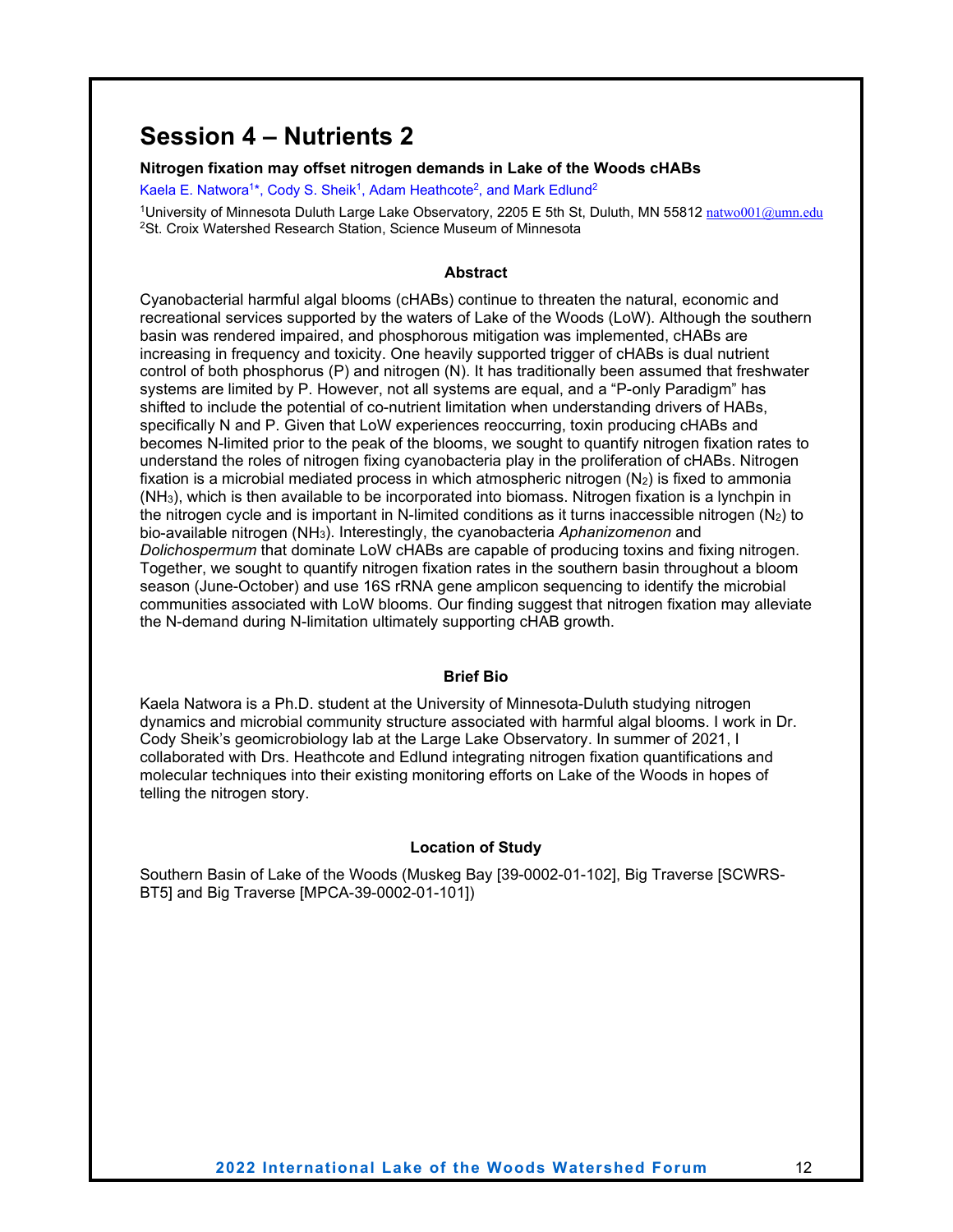#### <span id="page-20-0"></span>**Rainy River-Lake of the Woods Southern Basin Update from MPCA**

<span id="page-20-1"></span>Mike Kennedy, Lindsey Krumrie, Amy Mustonen

Minnesota Pollution Control Agency, 525 Lake Ave South, Suite 400, Duluth, MN 55802 [mike.kennedy@state.mn.us;](mailto:mike.kennedy@state.mn.us) [lindsey.krumrie@state.mn.us;](mailto:lindsey.krumrie@state.mn.us) [Amy.Mustonen@state.mn.us](mailto:Amy.Mustonen@state.mn.us)

#### **Abstract**

Join staff from the Minnesota Pollution Control Agency (MPCA) for an overview of current monitoring, restoration, and protection projects work on within the Southern portion of the Rainy River Basin. Achievements, milestones, and next steps will be highlighted in an overview of the work being completed together with partners throughout the basin. This overview will be followed by a focus on two specific protection priorities in the Basin: the Dunka River subwatershed, and the spring survey protection project in the Big Fork River watershed.

#### **Brief Bio**

Mike Kennedy, Lindsey Krumrie, and Amy Mustonen are project managers for the Minnesota Pollution Control Agency's (MPCA) watershed program. The MPCA employs a watershed approach to restoring and protecting Minnesota's rivers, lakes, and wetlands. Money to accelerate efforts to monitor, assess, and restore impaired waters, and to protect unimpaired waters was funded by the Minnesota's Clean Water Legacy Act.

#### **Location of Study**

Southern Rainy Basin with focus on the Dunka River subwatershed and the Big Fork River Watershed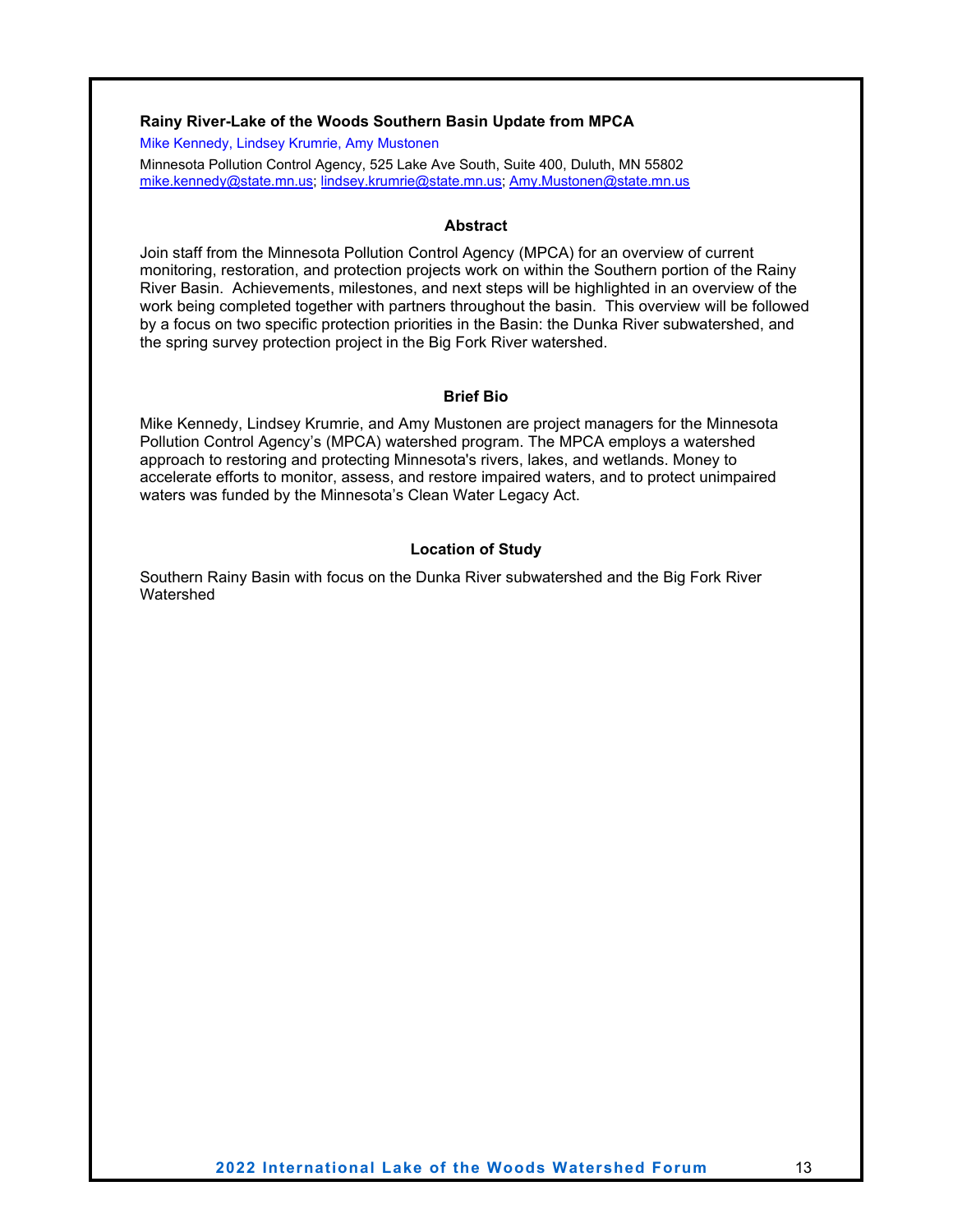#### <span id="page-21-0"></span>**Environment and Climate Change Canada Nutrients Update**

<span id="page-21-1"></span>Daniel Rokitnicki-Wojcik\* and Marie-Claire Doyle

Strategic Policy Branch – Ontario Region, Environment and Climate Change Canada

#### **Abstract**

Environment and Climate Change Canada completed a 4-year science plan in 2020. In collaboration with partners, results of this effort were used to inform a proposed set of lake ecosystem objectives and phosphorus reduction scenarios for input from the public, Indigenous Peoples, non-governmental organizations, municipalities and local businesses. This presentation will provide an update on the input received from our engagement to date, current activities and planned next steps.

#### **Brief Bio**

Daniel Rokitnicki-Wojcik is a Program Coordinator, Strategic Policy Branch – Ontario Region, Environment and Climate Change Canada. He has coordinated ECCC policy activities for Lake of the Woods for the last several years and is a former Canadian secretary to the IJC's International Rainy-Lake of the Woods Watershed Board.

#### **Location of Study**

Canadian portion of the Rainy-Lake of the Woods Basin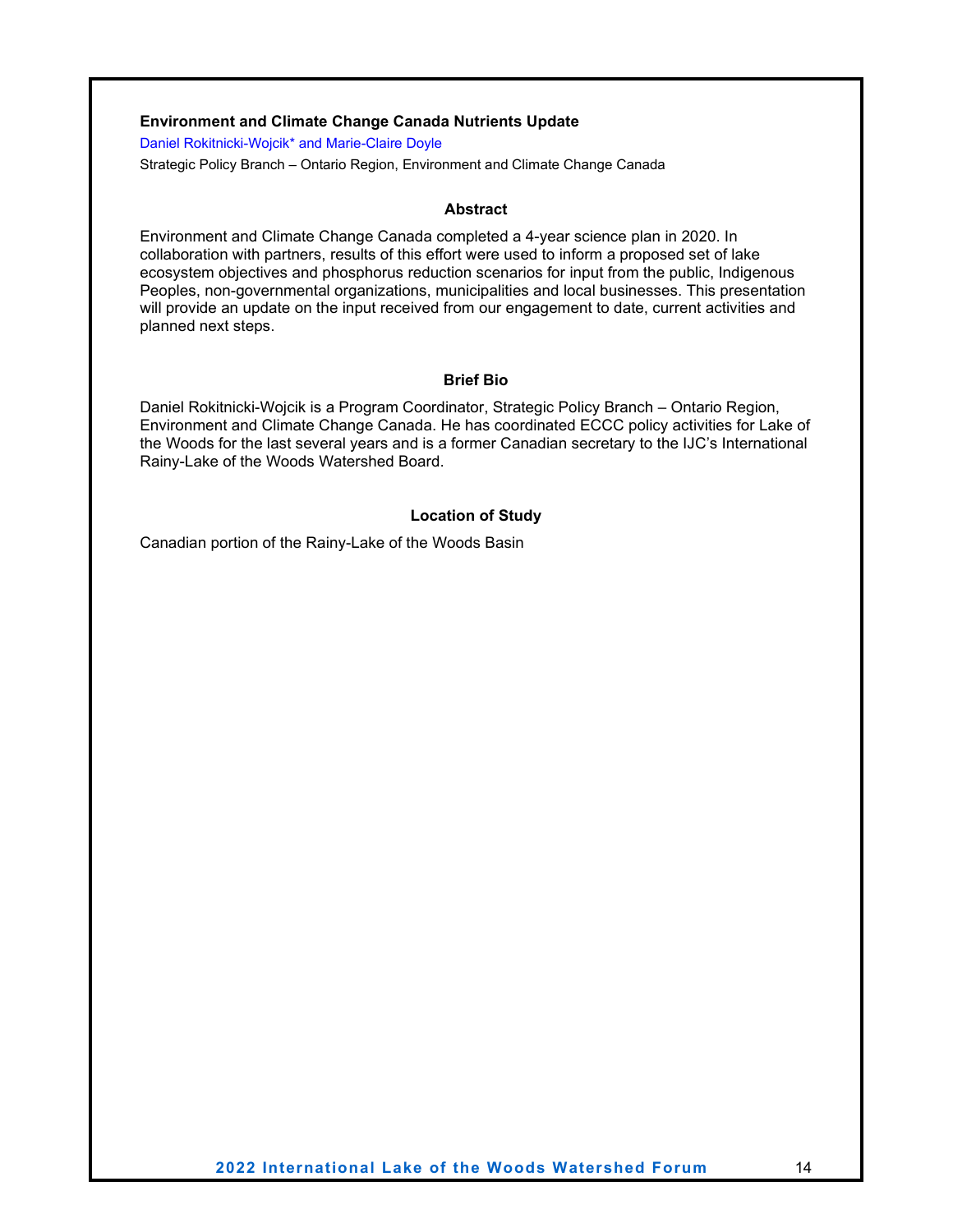#### <span id="page-22-0"></span>**Detachment, Dispersal, and Destinations of Floating Cattail Mats in Large Lake Environments**

<span id="page-22-1"></span>Steven K. Windels<sup>1\*</sup>, Bryce T. Olson, Reid T. Plumb, Jerry Warmbold

1Voyageurs National Park, 360 Hwy 11 E, International Falls, MN 56649[, steve\\_windels@nps.gov,](mailto:steve_windels@nps.gov) 218- 283-6692

#### **Abstract**

Non-native hybrid cattails (*Typha x. glauca*), the dominant plant species in most wetlands in Voyageurs National Park, MN, are known to create dense monotypic stands that displace native plant species, reduce biological diversity, and create floating mats. Floating cattails mats not only facilitate the vegetative spread of the invasive hybrid but also create navigational hazards that pose risks to Park visitors. Unfortunately, little is known about cattail mat development, drivers of detachment, or dispersal patterns. Using aerial imagery (1992-2019), we were able to delineate 673 cattail mats with 218 independent mat detachments and 455 dispersing mat polygons. Mat size averaged 964 m<sup>2</sup> but varied dramatically (range  $9 - 25,299$  m<sup>2</sup>). Mats that successfully detached traveled on average 1 km (range  $0 - 14$  km<sup>2</sup>). Floating mat development was mainly driven by fetch exposure with mat creation increasing in areas with less wind and wave action. Additionally, flood and drought periods were the most significant drivers of mat detachment with detachment increasing during flood periods. Understanding the conditions that allow for mat creation, increase detachment, and that direct their movement patterns can help managers identify areas where cattails should be preemptively managed, when the risk of detachment is greatest, and where floating mats may move over time.

#### **Brief Bio**

Steven K . Windels is a wildlife biologist at Voyageurs National Park, MN, USA. He conducts research and monitoring on a variety of wildlife species including American beaver, muskrat, gray wolf, moose, white-tailed deer, American marten, Canada lynx, bald eagle, common loon, and double-crested cormorant. His research interests center around wildlife ecology and management, with particular interests in foraging ecology and space use of birds and mammals, predator-prey interactions, and wildlife conservation in protected areas. He holds adjunct faculty positions at University of Minnesota Fisheries, Wildlife and Conservation Biology Graduate Program and University of Minnesota-Duluth in the IBS program. He has a from PhD Michigan Tech University. MS from Texas A&M University – Kingsville and a BS from University of Minnesota.

#### **Location of Study**

Voyageurs National Park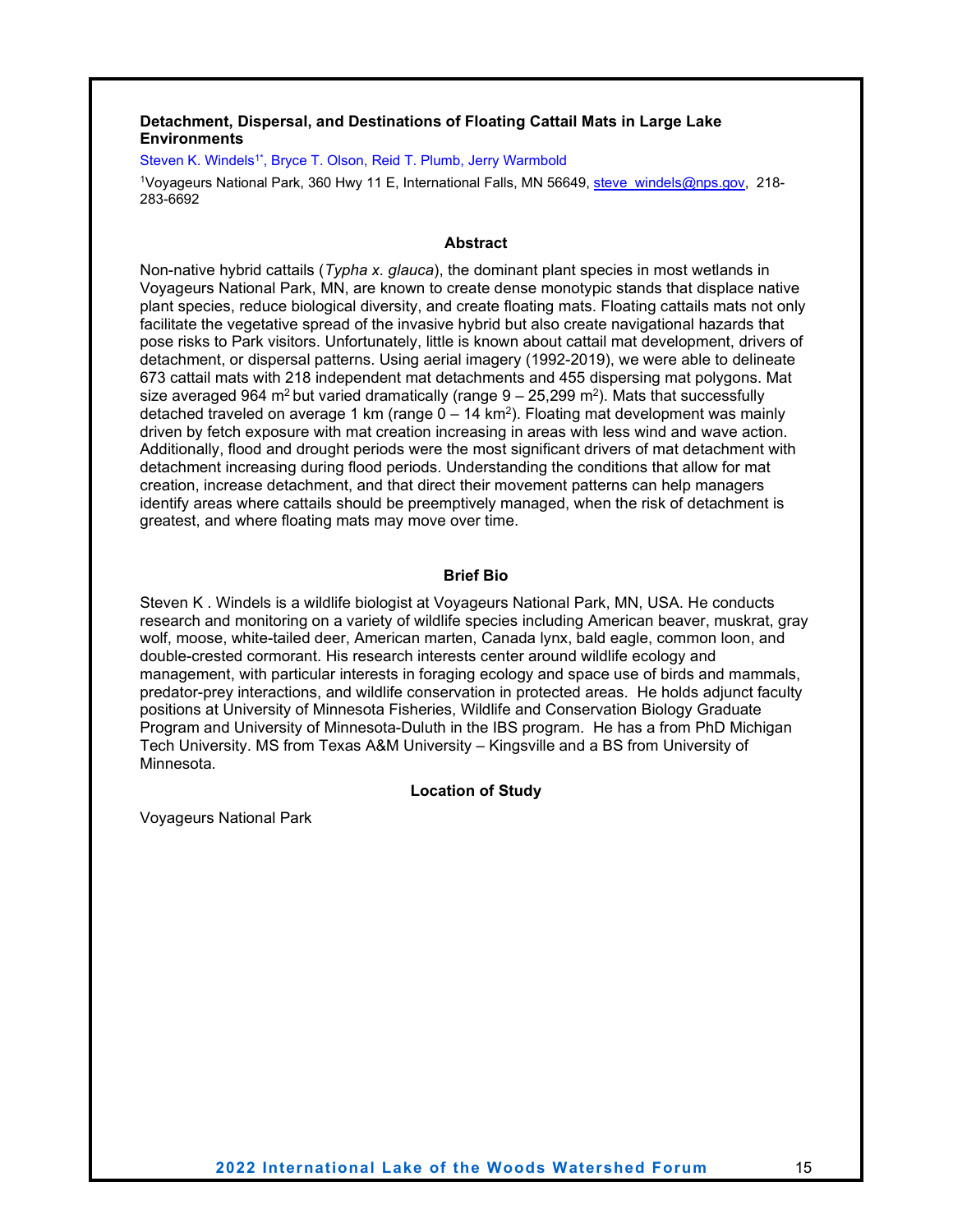### <span id="page-23-0"></span>**Session 5 – Emerging Issues and Technologies 1**

#### <span id="page-23-1"></span>**Treaty #3 Winnipeg River Drainage Basin Flood Vulnerability Study**

<span id="page-23-2"></span>Liam Kent

CE Strategies 8A Cumberland St N, Suite 203, Thunder Bay, ON P7A 4K9 [liam@cestrategies.ca](mailto:liam@cestrategies.ca)

#### **Abstract**

Grand Council Treaty #3 (GCT #3), in collaboration with CES and 11 Treaty #3 communities, is currently undertaking a **Flood Vulnerability Study** (FVS) that combines traditional knowledge with the power of GIS to analyze flooding on a regional scale. Developed in response to the ongoing global climate crisis, the study examines the historical and potential impacts of flooding in the Winnipeg River Drainage Basin to create a strong foundation for future mitigation initiatives. From mapping out areas impacted by erosion, to identifying infrastructure loss, habitat destruction and increased health risks in communities, the FVS seeks to paint a picture of the effects of flooding in Treaty #3 territory.

The FVS has already begun producing tools and resources for each community and GCT #3 that help visualize flooding impacts across the region. A digital database of gathered community values, documented impacts, and future concerns will not only support informed community planning and management but help shape water governance across the Nation. In addition, bringing forward critical infrastructure and values at risk will help generate productive dialogue towards increased autonomy for GCT #3 and their member communities to protect and manage the water flowing through Treaty #3.

As the work enters its final year, we will continue to see new and exciting ways that the FVS positively supports Treaty #3 territory.

#### **Brief Bio**

Liam Kent, is an Operations and Innovation Specialist at CE Strategies in Thunder Bay, ON. Liam joined CE Strategies with a background in natural resource management and an interest in driving community-based projects that promote stewardship of their lands & resources. Since then, he has assisted in developing community-driven land use plans, flood claims, and traditional knowledge data collection for many of our clients across Northwestern Ontario. He has refined his skills in operating advanced GIS and drone technologies to provide grounded, practical simulations and mapping for many innovative projects.

Liam brings his experience, along with his creativity, to each project he supports and can transform raw information into professional quality products that have far-reaching benefits. In addition, his drive to challenge himself and learn from his mentors supports his continued growth and development.

#### **Location of Study**

Winnipeg River drainage basin.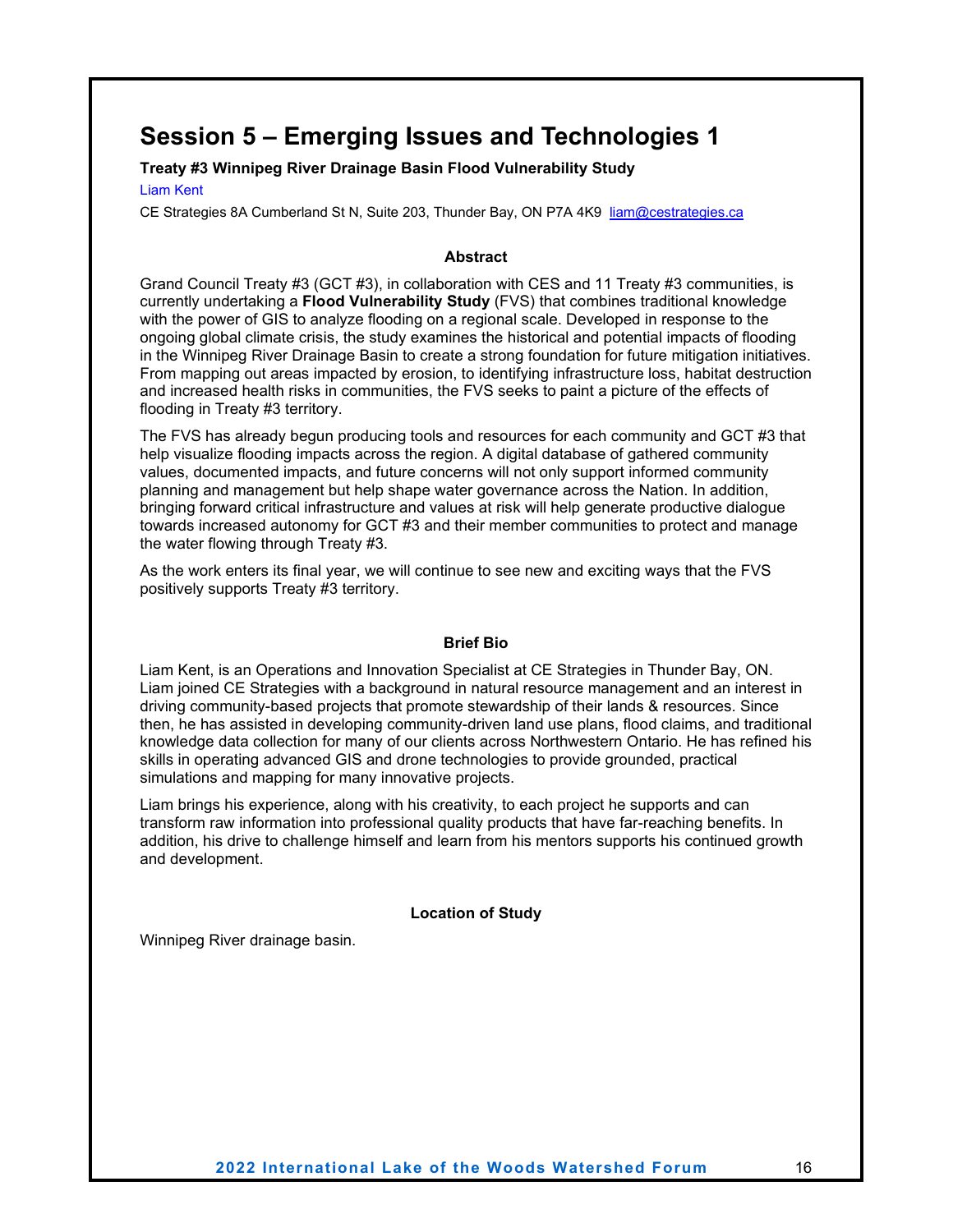#### <span id="page-24-0"></span>**Characteristics and Importance of the Lower Winnipeg River Basin**

<span id="page-24-1"></span>Madeline Stanley<sup>1\*</sup>, Marina Puzyreva<sup>1\*</sup>, Jeff Simpson<sup>2</sup>, Dimple Roy<sup>1</sup>

1International Institute for Sustainable Development. 325-111 Lombard Ave, Winnipeg, MB, R3B 0T4 <u>[mstanley@iisd.ca](mailto:mstanley@iisd.ca)</u>

<sup>2</sup>Aquatic Life Ltd. Pinawa, 1 Vanier Avenue, Pinawa, MB, R0E 1L0 <u>[mpuzyreva@iisd.ca](mailto:mpuzyreva@iisd.ca)</u>

#### **Abstract**

The Winnipeg River is the largest contributor of water to Lake Winnipeg, receiving from parts of Ontario, Manitoba, and Minnesota. The river and surrounding watershed have significant cultural, social, environmental, and economic importance both locally and regionally. To encourage discussions around the importance of the river and surrounding communities, the International Institute for Sustainable Development (IISD) recently published a series of discussion sheets that explore the ecological and

socio-economic characteristics of the lower Winnipeg River basin, from hydrology to aquatic animals and habitat, and communities and demographics to its history. This exploration has led to further collaborations to better understand water quality and communities' connection to the basin. IISD has partnered with Aquatic Life Ltd on an adaptive monitoring pilot project, actively deploying sensors for higher frequency and real time monitoring of water to better understand water quality and improve decision making.

#### **Brief Bio**

Madeline is a Policy Advisor with IISD's Water Program with a background in ecology, and is also a PhD Candidate at the University of Manitoba.

Marina is a Policy Advisor with IISD's Water Program with a background in economics and policy and has a M.A. in Economics from University of Manitoba.

#### **Location of Study**

Lower Winnipeg River Basin, Manitoba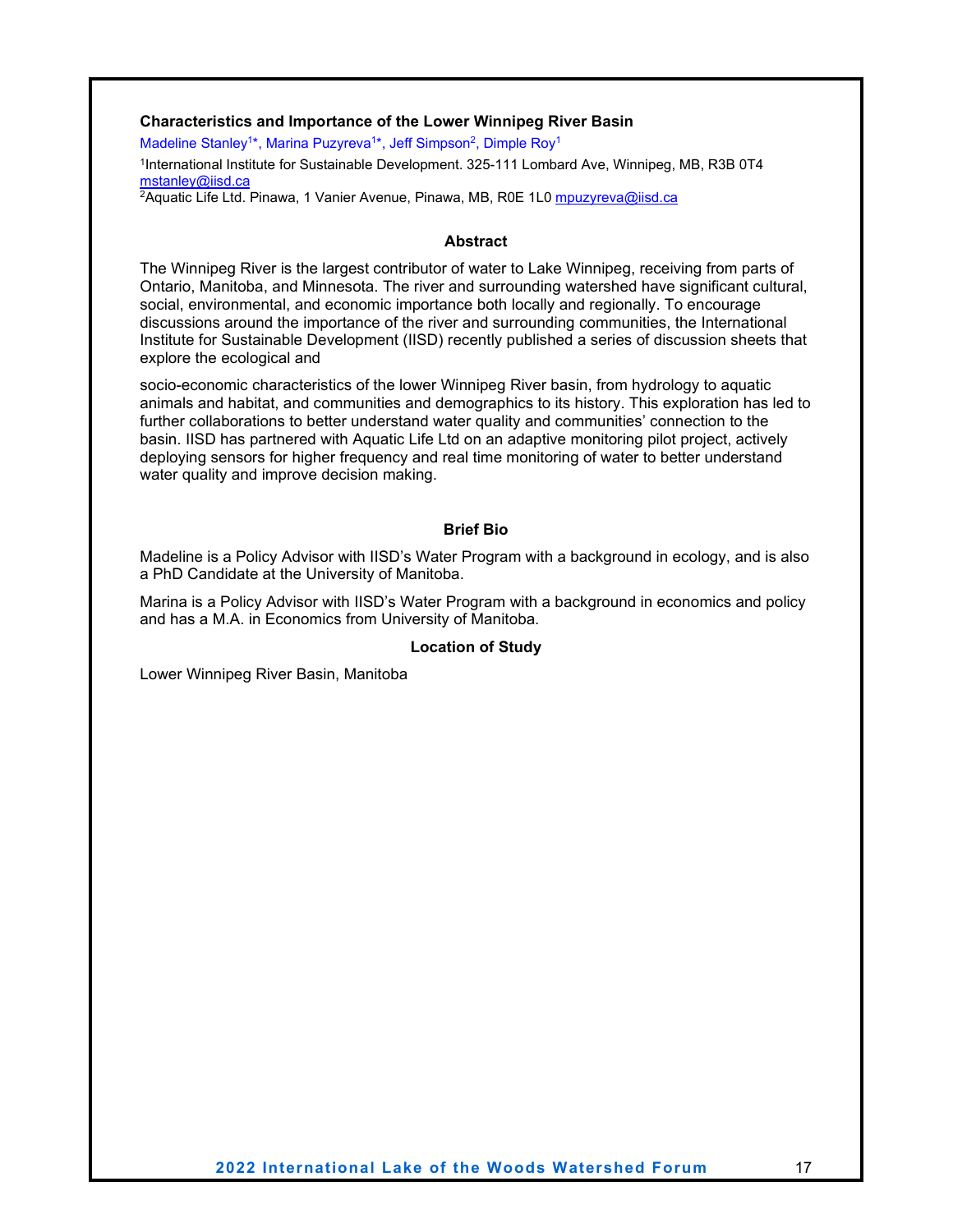<span id="page-25-0"></span>**Effects of microplastics on Yellow Perch (***Perca flavescens)* **metabolic rates**

<span id="page-25-1"></span>Cody V. Veneruzzo<sup>1\*</sup>, K. Bucci<sup>2</sup>, D. Langenfeld<sup>3,5</sup>, R. McNamee<sup>4</sup>, L.D. Hayhurst<sup>5</sup>, L.E. Hrenchuk<sup>5</sup>, M.D.Rennie<sup>1,5</sup>

<sup>1</sup>Lakehead University, 508 Longbow Cres, Thunder Bay ON, P7G 2M2 [cwveneru@lakeheadu.ca](mailto:cwveneru@lakeheadu.ca) 2University of Toronto 3University of Manitoba 4University of Waterloo 5International Institute for Sustainable Development – Experimental Lakes Area

#### **Abstract**

Microplastics (MP) are a complex emerging contaminant as they are beginning to be found in most freshwater ecosystems around the world. Their complexity stems from their potential to harm aquatic organisms both physically, from blockages or lacerations, and chemically due to leachates of chemical additives within the plastic itself, or from existing environmental contaminants that sorb to MP particulates. During an eleven-week mesocosm study at IISD-ELA, we exposed yellow perch to a variety of MP concentrations and measured their metabolic rates using respirometry. Preliminary results show a potential decrease in maximum metabolic rate (MMR) and aerobic scope (AS) at the highest concentration (29,240 particles/L). Conversely, there appears to be no change in standard metabolic rate (SMR). This suggests that MP have the potential to impact the maximum aerobic potential of freshwater fish which inherently lowers their overall fitness.

#### **Brief Bio**

Cody Veneruzzo is a PhD student in Lakehead University's Community, Ecology and Energetics Lab studying the effects of microplastics on freshwater fishes.

#### **Location of Study**

IISD-Experimental Lakes Area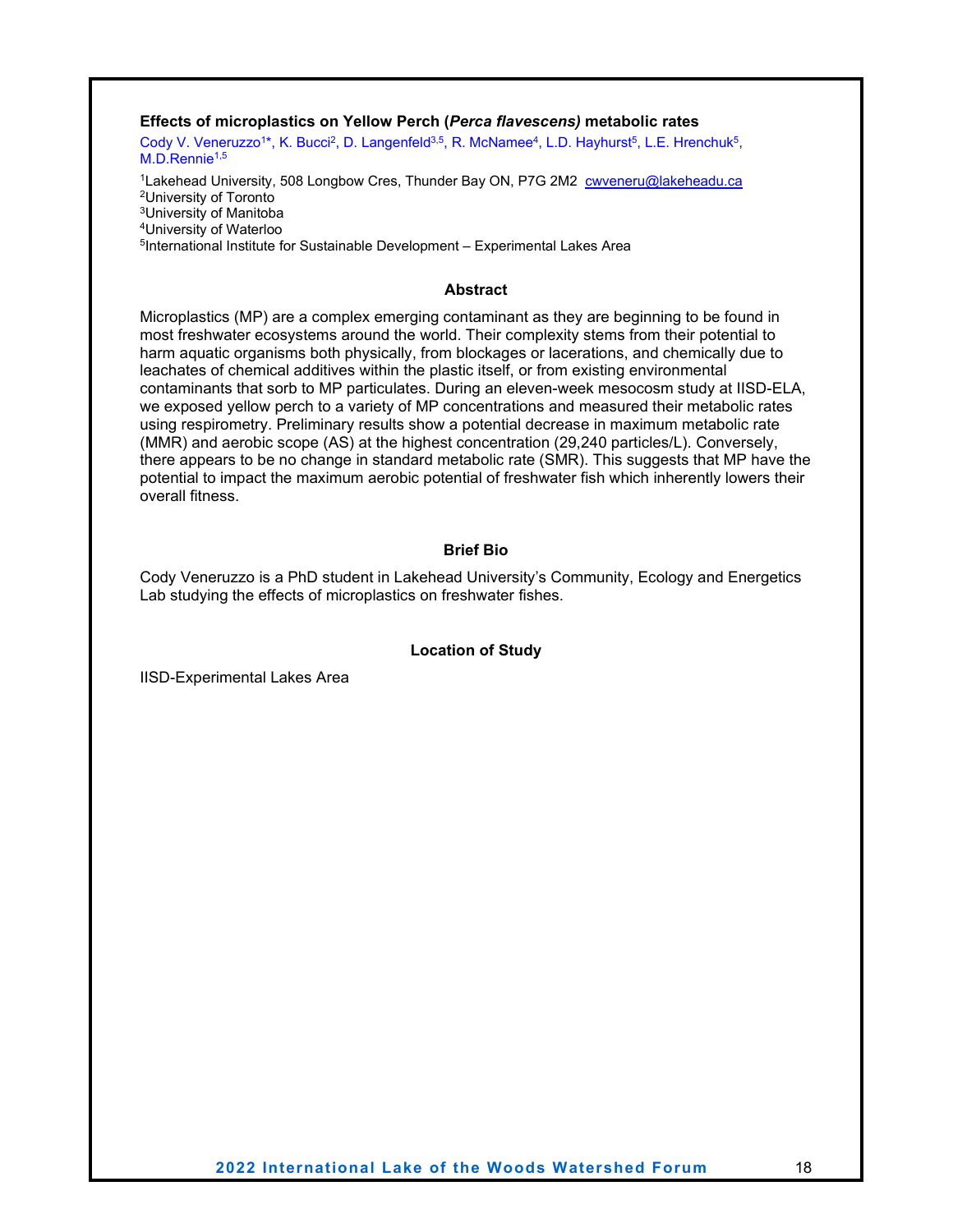#### <span id="page-26-0"></span>**Treaty #3 Geospatial Database**

<span id="page-26-1"></span>Raeshawn Parsons

Grand Council Treaty #3

#### **Abstract**

Grand Council Treaty #3 has been working hard to help provide more information and tools to the communities to help them make their lives a little easier. One of the projects currently underway is the Treaty #3 Geospatial Database; an online interactive map where different forms of spatial information and data can be stored and viewed.

The Treaty #3 Geospatial Database (or Geoportal for short) is expected to bring digital maps to community fingertips, as well as supporting documents, reports, photos, already made maps, and other related data to each layer. Community members will be able to access an array of GIS layers such as lakes, abandoned mines, dams, tribal councils, hospitals, and many more that will be constantly updated and added. This presentation will introduce the key points of the Geoportal, progress to date, and the anticipated release date.

#### **Brief Bio**

Hello, my names Rae (they/them) and I'm the Grand Council Treaty #3 GIS Specialist. I am from southwestern Ontario and have been with GCT3 since June of 2021. I have a background in Nature Conservations, GIS, and Horticulture. Basically, my job as a GIS Specialist is to make the maps everyone uses in monitoring, planning, researching, and spatial analysis.

#### **Location of Study**

Treaty # 3 Territory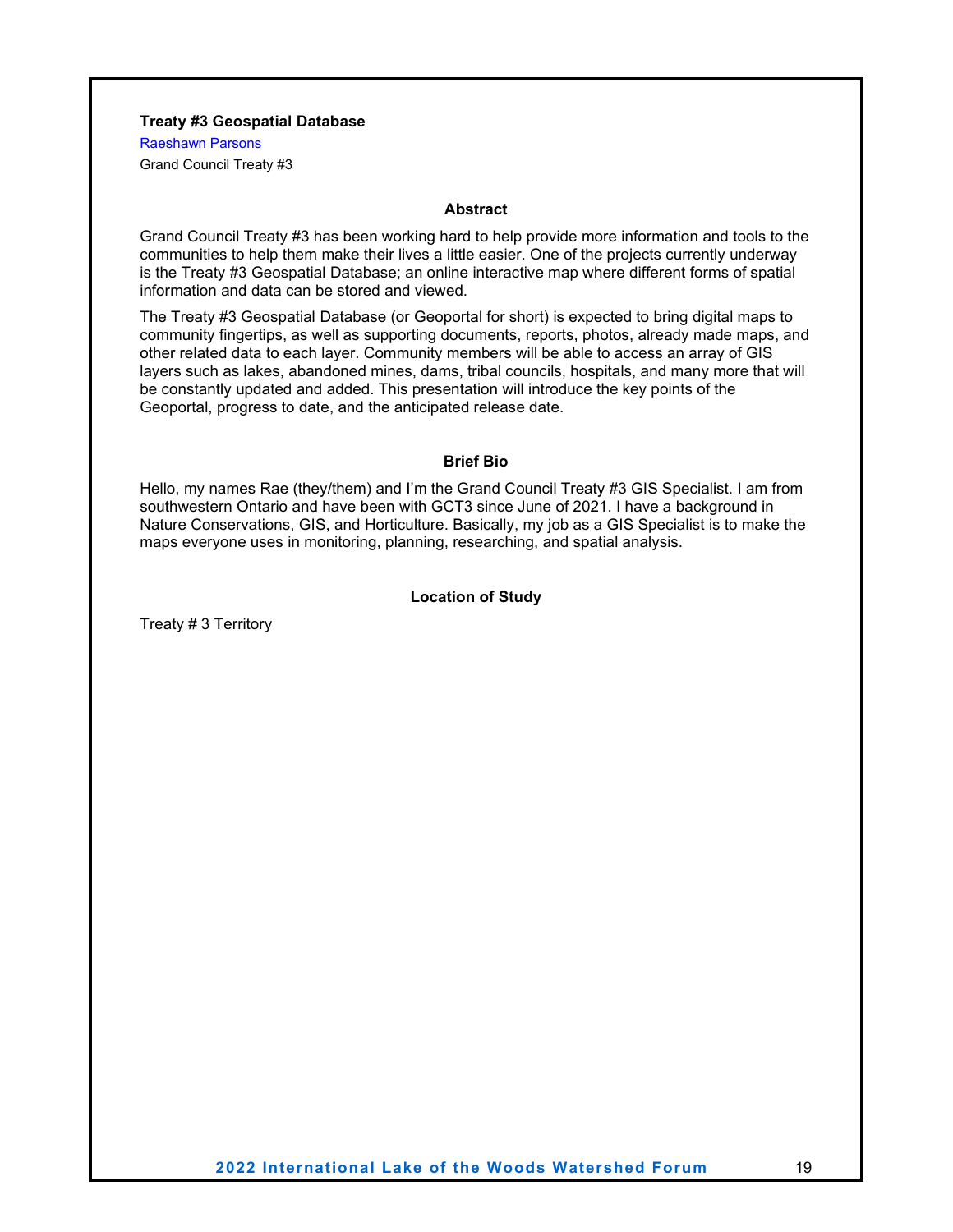### <span id="page-27-0"></span>**Session 6 – Emerging Issues and Technologies 2**

<span id="page-27-1"></span>**Early Detection of Aquatic Invasive Species Using eDNA Methods in Minnesota Lakes**

<span id="page-27-2"></span>Anna Totsch**\*,** Josh Dumke, Adelle Keppers, Chan Lan Chun

Natural Resources Research Institute, 5013 Miller Trunk Highway, Hermantown MN 55811 [totsc005@umn.edu](mailto:totsc005@umn.edu)

#### **Abstract**

Aquatic invasive species (AIS) are a threat to the ecological and economic integrity of over 800 Minnesota lakes. Unfortunately, AIS continue to invade new lakes, and Minnesota lacks a standardized monitoring protocol for early detection of new AIS into a lake. Physical surveys of AIS require effort, expense, and expertise, especially when AIS populations are low during early establishment (i.e., there are not many individuals to locate and capture). There is also the possibility that physical detections may lag years behind a species' first arrival into a new lake. Environmental DNA (eDNA) is organismal DNA that originates from cellular material shed by organisms into the environment which can be detected using molecular methods. eDNA is a tool which could be an effective AIS monitoring method for early detection of species across a broad geographical area because it would be easier to collect water samples from lakes than to search the same number of lakes with teams of AIS specialists. While the use of eDNA for AIS monitoring has become more widespread, the methods are not standardized and streamlined. In order to implement large scale eDNA surveillance, eDNA surveys must be designed to maximize the probability of detecting multiple AIS from each water sample. Thus, this study aims to test and compare different field and lab eDNA methods to determine which combinations maximize detection probability of our target AIS. Moreover, AIS detection from eDNA methods were compared with traditional AIS detection surveys to see how sensitive eDNA is and whether results were correlated to target AIS abundance at water collection points. Field sampling was conducted in five water bodies, St. Louis River estuary, Lake of the Woods, Shagawa Lake, Lake Vermilion, and Pike Lake. Our findings will provide guidance and recommendations to MN stakeholders who might consider eDNA as an AIS monitoring tool.

#### **Brief Bio**

Anna Totsch is a Masters student in the Water Resources Science Program at the University of Minnesota Duluth campus. Attended the College of St. Scholastica for undergraduate degrees in Biology and Biochemistry with a minor in Psychology.

#### **Location of Study**

Lake of the Woods, Pike Lake, Lake Vermilion, Shagawa Lake, St. Louis River Estuary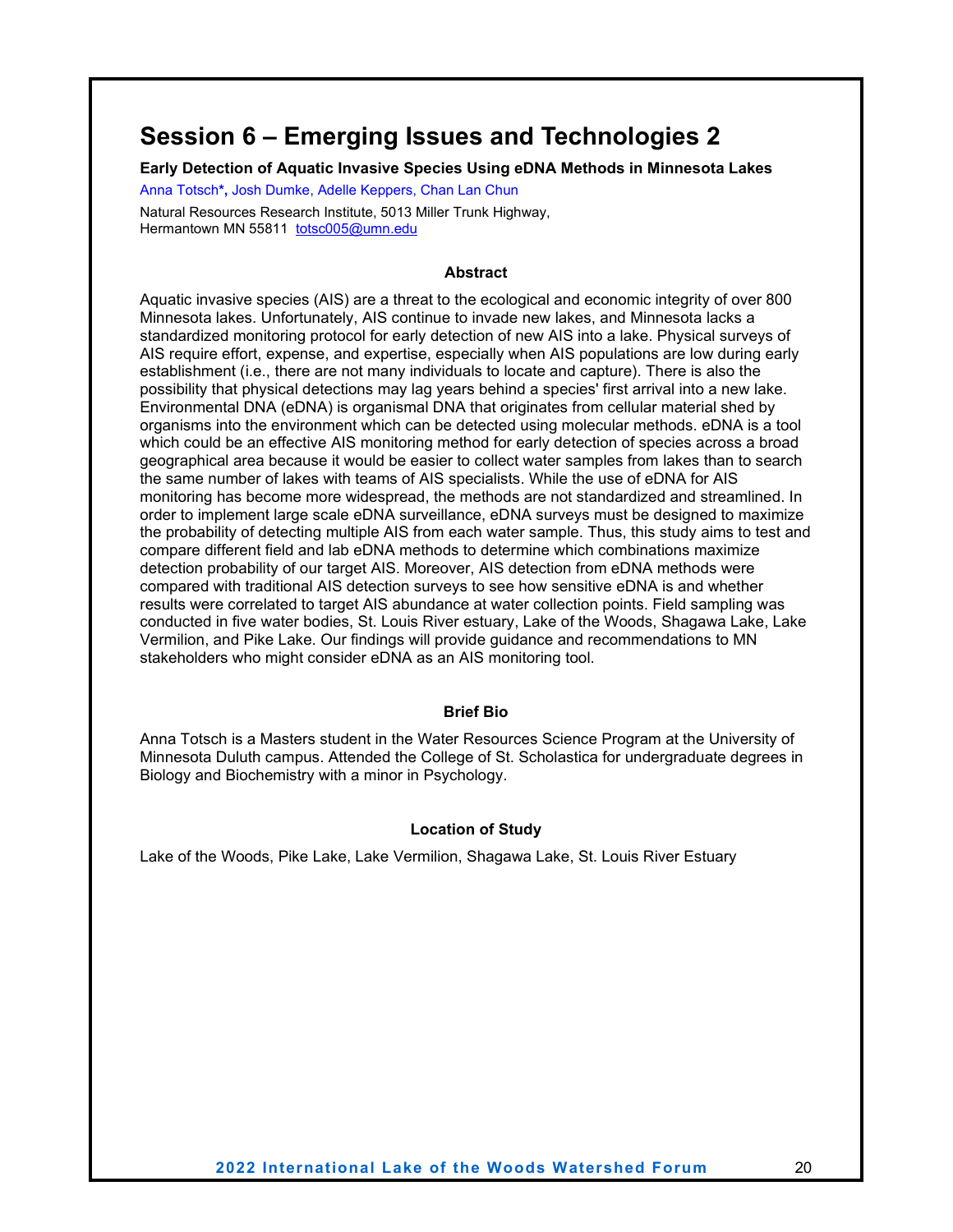#### <span id="page-28-0"></span>**Evaluating the impacts of** *Bythotrephes* **on the growth of young-of-year walleye and validation of a back-calculation method**

#### <span id="page-28-1"></span>Danielle Gartshore\* and Michael Rennie

Community Ecology and Energetics Lab, Lakehead University, 955 Oliver Rd., Thunder Bay, ON P7B 5E1 dgartsho@lakeheadu.ca

#### **Abstract**

Invasive species are a major threat to ecosystem structure and function. One invasive species that has been implicated as disruptive to aquatic ecosystems is *Bythotrephes longimanus* (*Bythotrephes* hereafter). *Bythotrephes* are an aggressive meso-predator often consuming more zooplankton than other zooplanktivores, including juveniles of economically and culturally significant fishes such as walleye (*Stizostedion vitreum*). Young-of-year (YOY) walleye are zooplanktivorous initially and have recently been shown to display reduced growth in *Bythotrephes*-invaded lakes. The aim of this study is to evaluate the impacts of *Bythotrephes* invasion on YOY walleye using the Fraser-Lee method to estimate back-calculated size-at-age from otoliths and dorsal spines, comparing changes in fish growth before and after *Bythotrephes* invasion, as well as among lakes with and without *Bythotrephes* present. Using growing degree days (GDD) to account for thermal growth induced by climate change, preliminary results support field observations elsewhere of reduced YOY walleye growth in the presence of *Bythotrephes.* To validate this method, back-calculated YOY walleye lengths will also be compared with measured YOY lengths reported elsewhere in Rainy Lake*.* Since growth is ultimately linked to reproduction, recruitment, and production, understanding the impacts of *Bythotrephes* on walleye growth rates is essential to support adaptive management.

#### **Brief Bio**

Danni Gartshore is an MSc candidate at Lakehead University in Thunder Bay, ON. She hopes to improve our understanding of the long-term impacts that invasive species pose on freshwater ecosystems, particularly how Bythotrephes longimanus impacts the growth of fishes.

#### **Location of Study**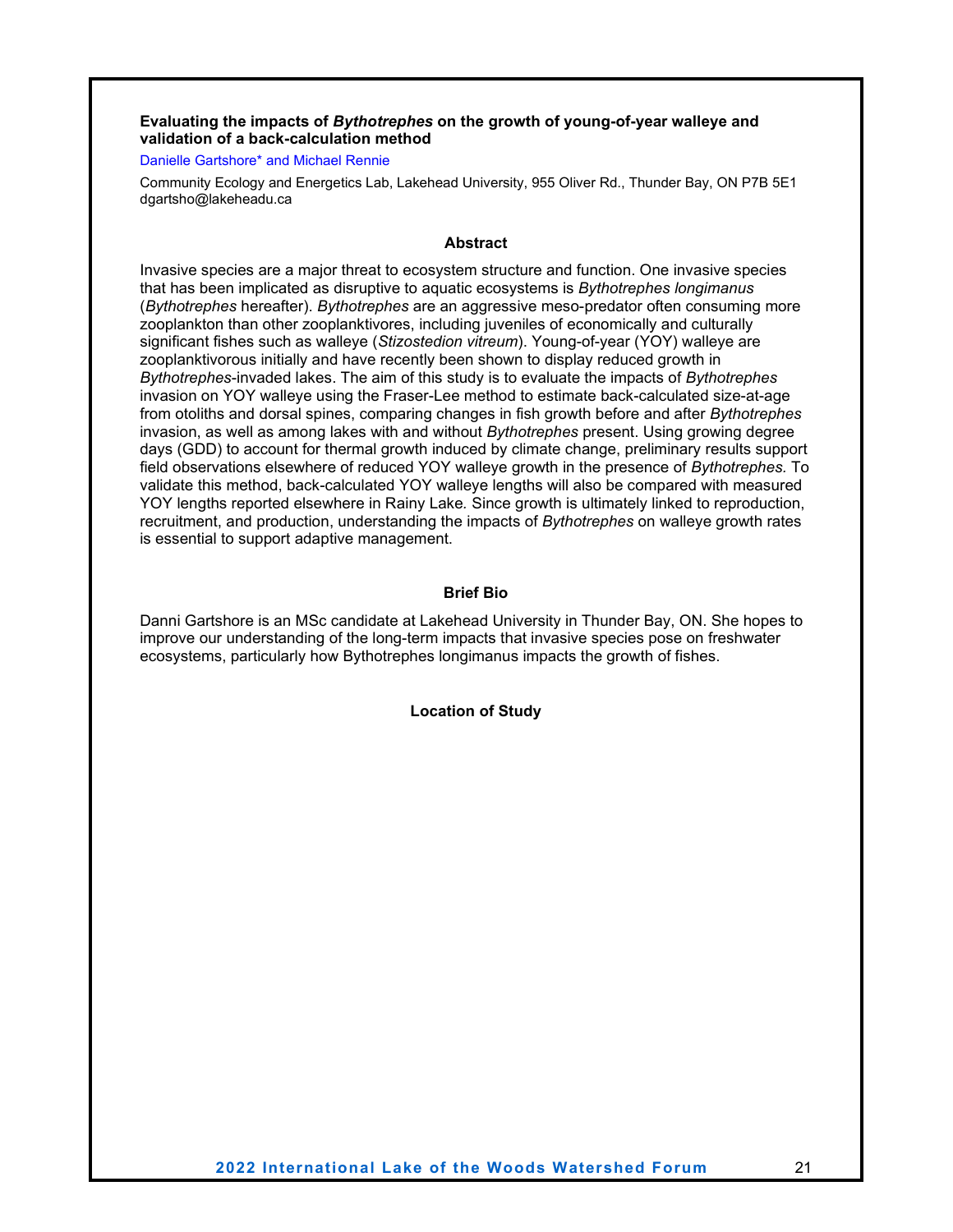#### <span id="page-29-0"></span>**Restoring hybrid cattail infested wetlands in Voyageurs National Park: What have we learned?**

<span id="page-29-1"></span>Reid T. Plumb<sup>1\*</sup>, Jerry Warmbold<sup>1</sup>, Steve K. Windels<sup>1</sup>, Bryce T. Olson<sup>2</sup>

<sup>1</sup>Voyageurs National Park, 360 Highway 11 E, International Falls, MN 56649, 218-283-6622, <br>jerry warmbold@nps.gov; reid\_plumb@nps.gov; steve\_windels@nps.gov.  $2$ Ressurs Consulting LLC, Fertile, MN 56540, [olson1bry@gmail.com](mailto:olson1bry@gmail.com)

#### **Abstract**

Non-native hybrid cattails (*Typha x glauca*) are known to disrupt ecosystem balance by creating dense monotypic stands, displacing native species, and reducing biological diversity. Hybrid cattail is the dominant plant species in most large lake wetlands in Voyageurs National Park, MN. We initiated a restoration project in 2016 to reduce cattail abundance and restore wetlands to more diverse natural states. Lakes in Voyageurs National Park are designated as "Outstanding Resource Value Waters" where the use of herbicide is prohibited. Using 5 different treatment methods, we have treated a total of 75 acres of invasive cattails in Voyageurs National Park. We conducted pre- and post-treatment vegetation surveys of wetlands and compared percent vegetative composition for each treatment type. Total removal of cattail was the most effective treatment method for floating cattail mats with cattail being reduced from 98% composition to 0%. Underwater cutting of rooted cattail stands was also an effective method of removing cattail. We saw significant reductions of invasive cattail and increases in native vegetation from most treatment methods. Where remnant wild rice stands were present, we saw a significant increase in wild rice composition post cattail removal. Here we will present an overall project update, including project findings, management recommendations, and our direction of future work.

#### **Brief Bio**

**Location of Study**

Lakes in Voyageurs National Park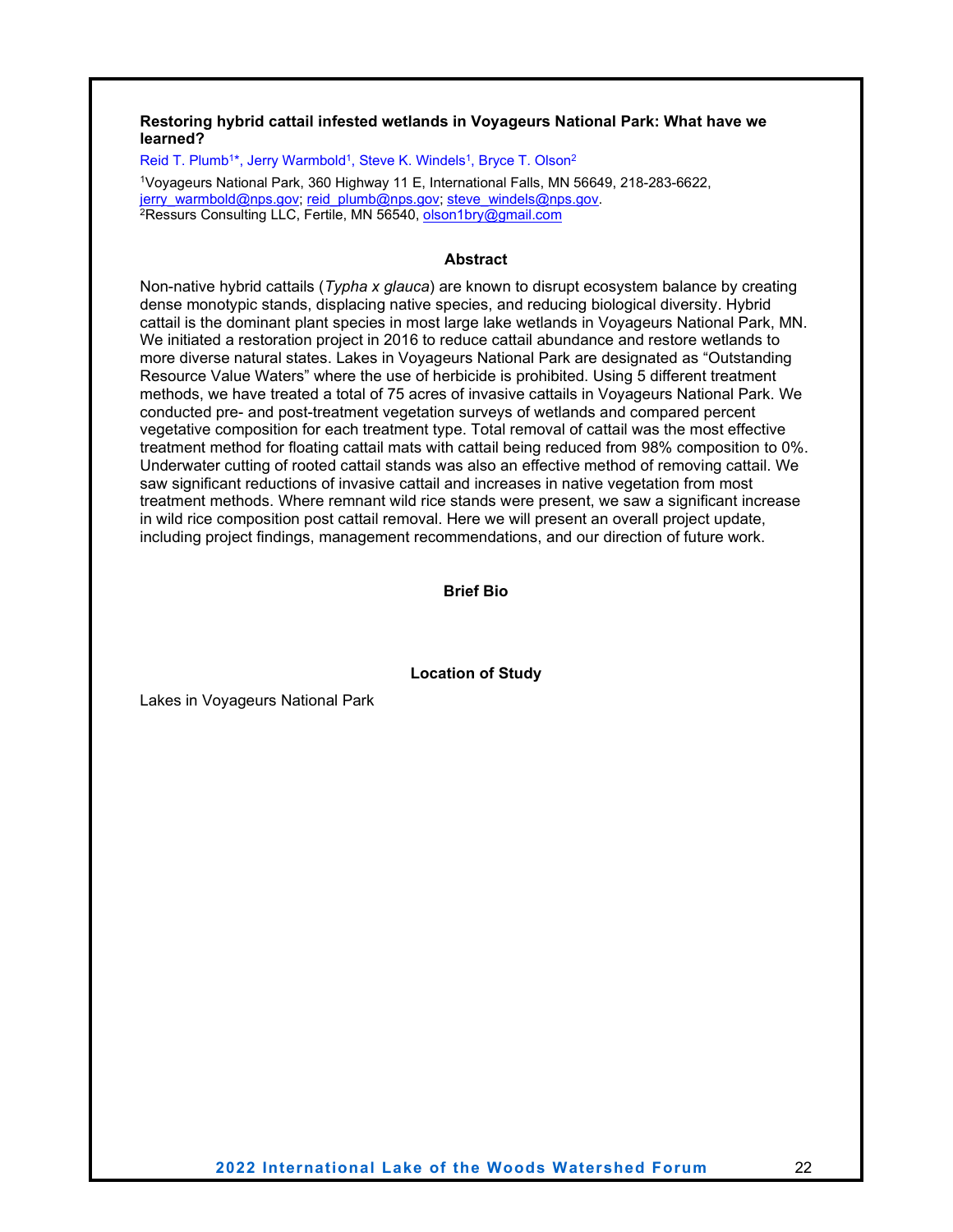#### <span id="page-30-0"></span>**Aquatic Vertebrate By-Catch at the IISD-ELA: Historical distribution and trends**

<span id="page-30-1"></span>Lauren D. Hayhurst, Chandra M.C. Rodgers, Sandra M. Chalanchuk, Douglas J. Allan, Stephen J. Hecnar, Michael D. Rennie

IISD Experimental Lakes Area Inc., 325-111 Lombard Ave. Winnipeg, MB. R3B 0T4 [lhayhurst@iisd-ela.org](mailto:lhayhurst@iisd-ela.org)

#### **Abstract**

Herpetological by-catch, has been recorded from trap net catches at IISD-Experimental Lakes Area (IISD-ELA) since 1983. Commonly encountered amphibian and reptile by-catch species include: Central Newt (*Notophthalmus viridescens louisianensis*), Snapping Turtle (*Chelydra serpentina*), and Western Painted Turtle (*Chrysemys picta bellii*). These species range from "Unlisted" (i.e., newts) to "Species of Special Concern" (i.e., turtles) under the committees on the Status of Species at Risk in Ontario and the Status of Endangered Wildlife in Canada. Trends and distribution of these aquatic vertebrate by-catch, in the Kenora Unorganized area, are the focus of this presentation. Reporting occurrences and subsequent CPUE and abundance estimates of these non-targeted and vulnerable species, across IISD-ELA's routinely monitored lakes, provides crucial data to identify changes in historical and current catches.

#### **Brief Bio**

Lauren Hayhurst works as the Fisheries Research Biologist with IISD-ELA. Her background includes fisheries research of whole-lake studies, water quality sampling, bioenergetics modelling, and population estimation, with additional experience working on the nanosilver study and compiling datasets of historical newt and turtle sightings at IISD-ELA. She attributes her early interest in freshwater, fisheries, and herpetology records to her experiences and time spent at her family's island on Lake of the Woods.

#### **Location of Study**

IISD-ELA and surrounding lakes, Kenora unincorporated territory.